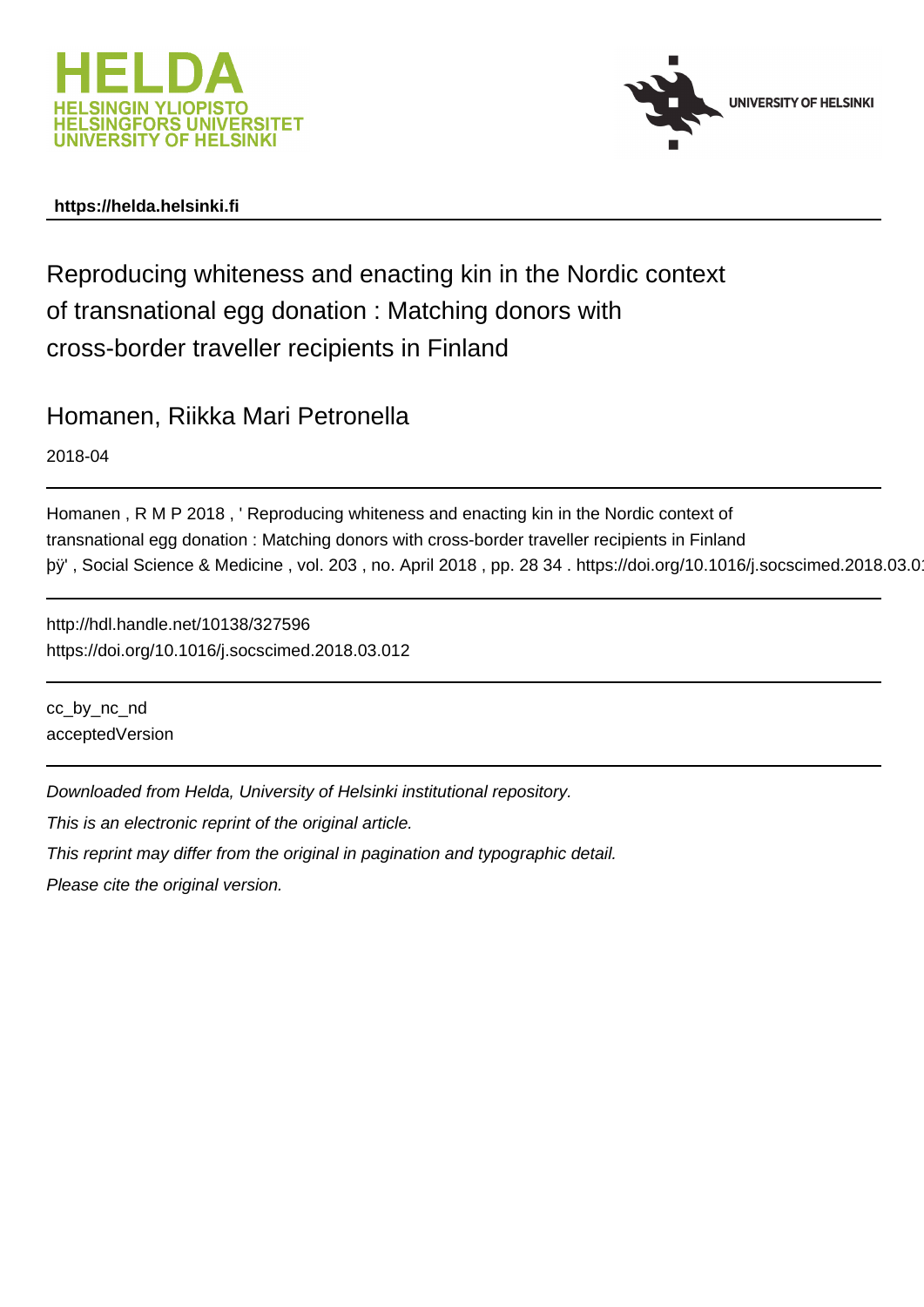# **Reproducing whiteness and enacting kin in the Nordic context of transnational egg donation: matching donors with cross-border traveller recipients in Finland**

#### Riikka Homanen

Sociology, Faculty of Social Sciences, University of Helsinki, Unioninkatu 35, 00014, Helsinki, Finland

## *Abstract*

The multimillion-euro fertility industry increasingly tailors its treatments to infertile people who are willing to travel across national borders for treatments inaccessible at home, especially reproductive tissue donor treatments. Finland is the Nordic destination for access to donor eggs, particularly for Swedes and Norwegians hoping for a donor match that will achieve a child of phenotypically plausible biological descent. Finns are seen as Nordic kin, and the inheritability of "Nordicness" is reinforced at clinics. Drawing on ethnographic material from three fertility clinics in Finland during 2015–2017, this article discusses how Nordic relatedness and whiteness are enacted in the practices of matching of donors with recipient parents. The analysis shows a selective and exclusionary rationale to matching built around whiteness: matches between donors with dark skin tone and recipients with fair skin tone are rejected, but a match of a donor with fair skin and recipients with dark skin may be made. Within the context of transnational egg donation, the whiteness or Nordicness of Finns is not questioned as it has been in other historical circumstances. Even the establishment of a state donor register offers a guarantee of kin-ness, especially non-Russian kin-ness. It is concluded that the logics of matching protect the "purity" of whiteness but not browness or blackness, enacting Nordic(kin)ness in ways that are part of broader intra-European histories of racism and post-socialist Othering.

*Keywords:* Finland, Transnational egg donation, Assisted reproductive technology, Donor matching, Whiteness, Kinship, Nordic countries, Ethnographic methods

1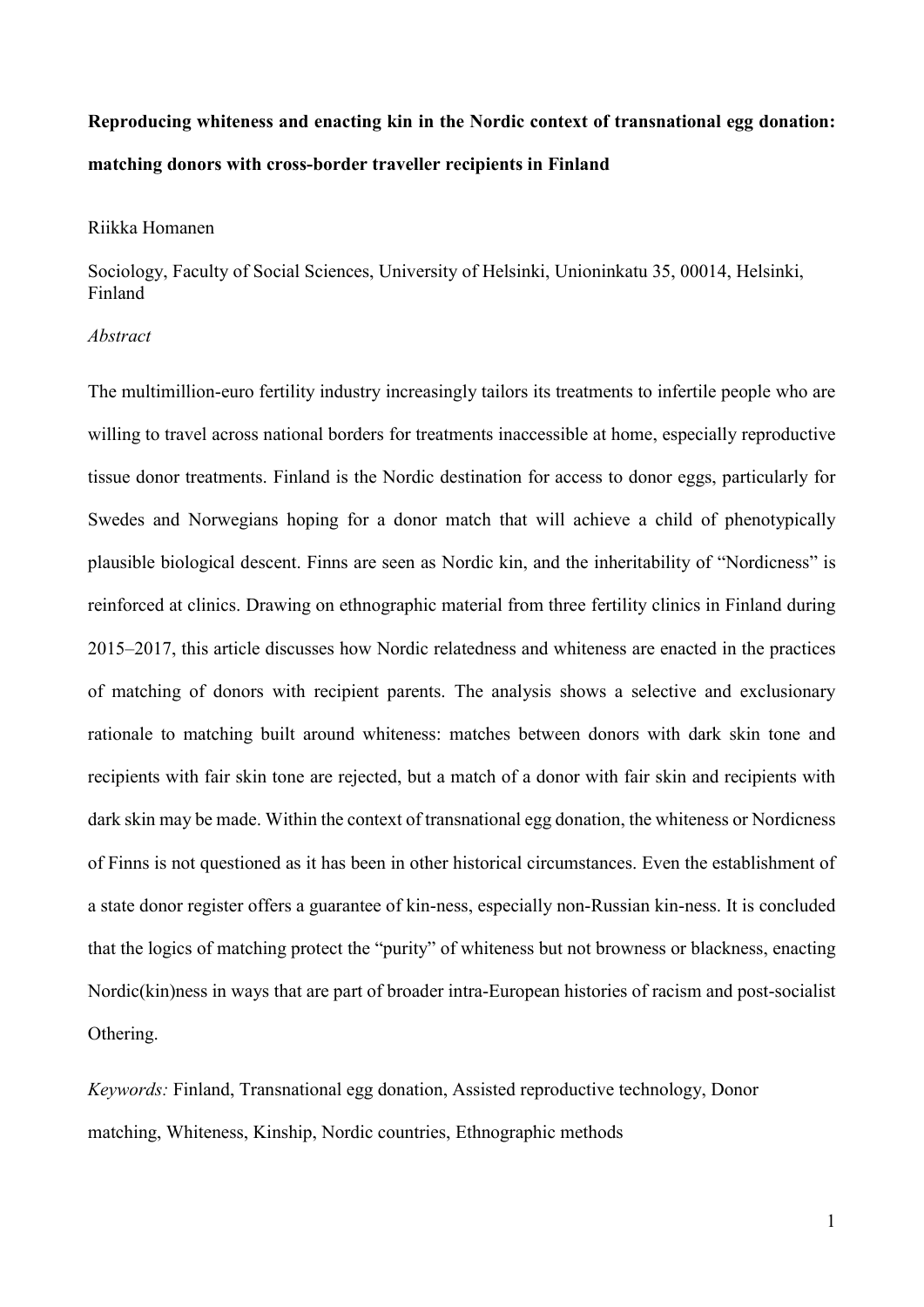# *Introduction*

Markets for reproductive healthcare have become increasingly transnational in that people increasingly travel across state borders to access care (e.g. Franklin, 2011; Inhorn, 2010; Thompson, 2011). The multimillion-euro fertility industry increasingly tailors its treatments to infertile people who are willing to travel to receive treatments unavailable or inaccessible at home because of legal barriers, long waiting lists and high prices (ESHRE, 2010). Gamete/embryo donation and gestational surrogacy are part of this trend (Franklin, 2011; Van Hoof et al., 2015; Vora and Iyengar, 2017; Waldby, 2012). People travel mostly to access donor tissue and treatments. Key destinations include Spain, the Czech Republic and South Africa for egg donation; Denmark for sperm; Mexico, the US, and until recently India for commercial surrogacy (Adrian, 2016; Deomampo, 2016; Gunnarsson Payne, 2016; Kroløkke, 2017; Namberger, 2017; Smietana, 2017; Speier, 2016).

Thistransnational traffic or "reproflows" (Inhorn, 2010) migrates along historical paths of domination and commerce (Bergmann, 2011; Deomampo, 2016; Thompson, 2011; Vora and Iyengar, 2017). Previous research argues that cross-border travel for reproductive care reproduces global inequalities, colonial legacies and exclusions in terms of gender, economy and race (Vora and Iyengar, 2017). Only a few can become global biocitizens, exiting and entering regulatory systems, while others – especially women – are reproduced as providers of resources and reproductive labour (Franklin, 2011; Namberger, 2017; Waldby, 2012). Moreover, historically racialized notions of the world are also at work when people choose destinations for their reproductive journeys (Kroløkke, 2017; Speier, 2016).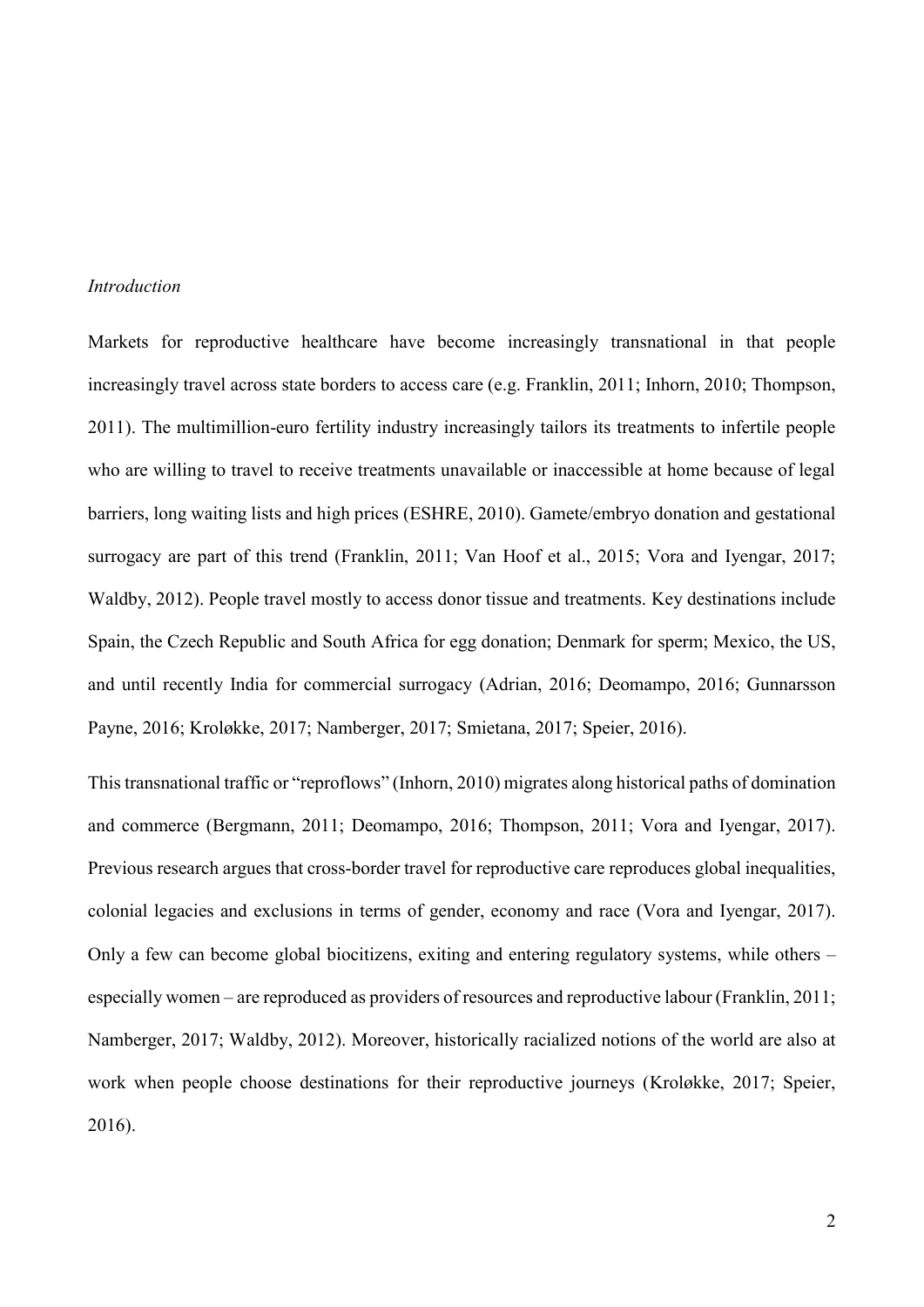Studies of traffic to/from key destinations show that travellers typically seek reproductive tissue donation that will assure phenotypic resemblance with the infertile intended parent (e.g. Smietana, 2017; Speier, 2016; Thompson, 2011). That is, they wish to be matched with a donor that shares their ethno-racial(ized) background and personal qualities. Such matching allows the intended parents to pass as the genetic parents in public, and thus to be discreet regarding donor use. In many countries, clinics and brokers involved in gamete donation bolster the creation of an ethno-racially matching nuclear family (Deomampo, 2016; Speier, 2016; Thompson, 2009). It is believed that the donor's ethno-racial(ized) characteristics can be genetically passed on to children born from donor treatments.

The notion of matching intended parents with donors derives from adoption practices (e.g. Haimes and Timms, 1985), and appears to have been embraced uncritically in fertility treatment practices. Studies show how policy and practice of both adoption and donor fertility treatments aim to match intended parents with children/donors on the basis of phenotypical resemblance and/or other personal characteristics (Andersson, 2016; Deomampo, 2016; Speier, 2016; Thompson, 2009). Policymakers and medical professionals have even regarded the lack of physical or other personal resemblance as a risk to the successful attachment between parents and child (Andersson, 2016; Thompson, 2009; cf. Government Bill HE 3/2006). This risk argument reproduces the ideal of a solid base of genetic kinship. Indeed, according to Thompson (2009, p.144), matching has kept "assisted reproductive technologies (ART) as 'natural' as possible, and aid[ed] families in domestic decisions about disclosure regarding donor use".

Racial or ethnic proximity are not clear or stable categories; nor is their relation to genetics at all clear-cut. I align myself with research that understands race and ethnicity as social categories enacted in historically and culturally situated practices (Vuolajärvi, 2014; Whitmarsh and Jones, 2010). People are differentiated, and these differences are stabilized into categories of race and ethnicity: people are racialized (Mulinari et al., 2009, p.4). Linking race to biology has a long history that according to writers legitimized colonialism (Thompson, 2006; Whitmarsh and Jones, 2010). The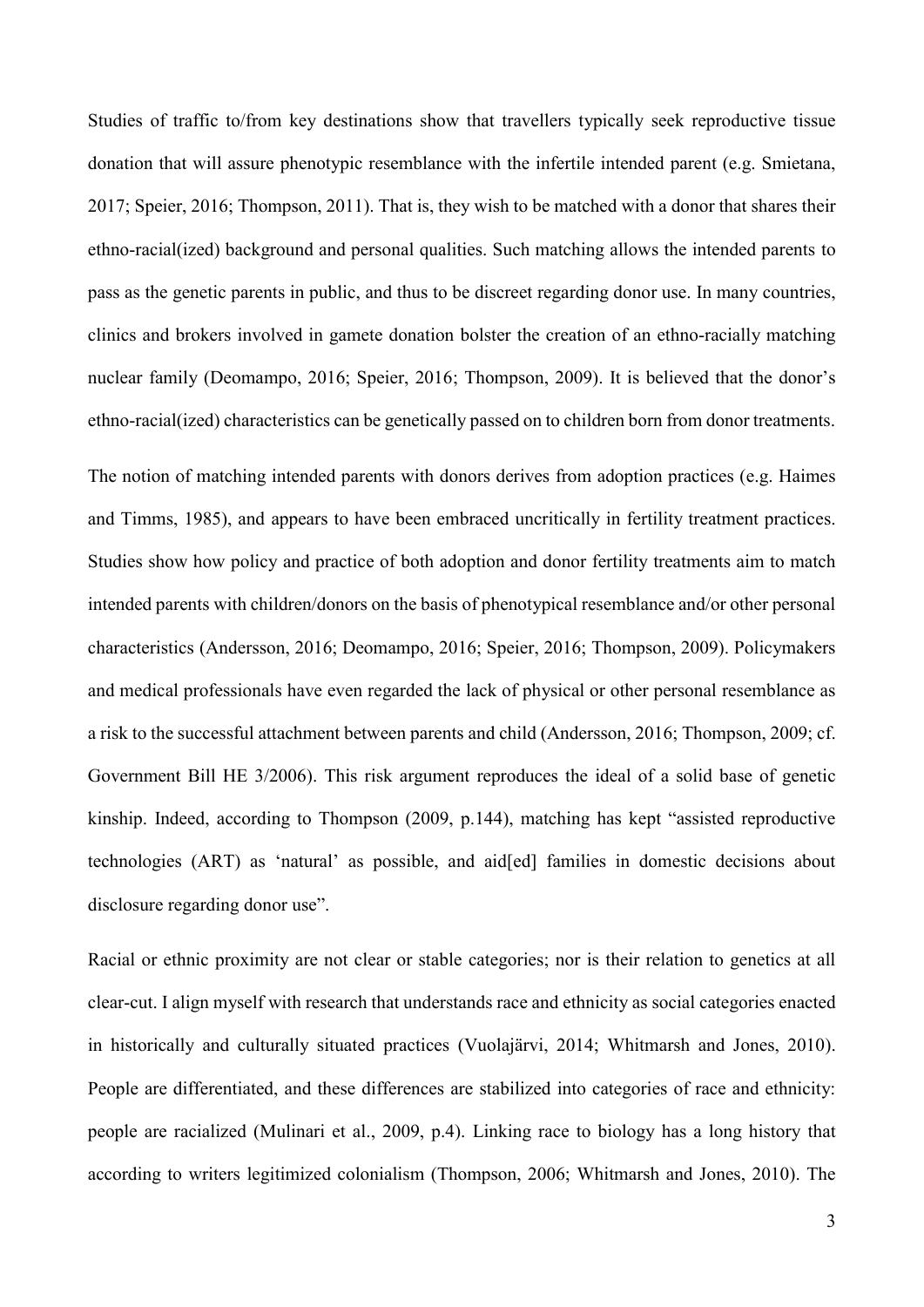scientific quest to define human characteristics on the basis of biological race has come a long way since the heyday of biological race theories and eugenics at turn of the  $20<sup>th</sup>$  century, which relied heavily on colonial attitudes while making classifications on the basis of observed appearances and behaviours. These racist theories were falsified even before the advent of today's genomics and population genetics, which show how impossible it is to distinguish between the biological and the cultural in "race" (Kemiläinen, 1998; Oikkonen, 2017; Thompson, 2006).

Yet the concept and practice of race persist. That is why it is important to continue the discussion in terms of race and not just its more politically neutral cultural counterpart, ethnicity. For example, biological racialization is often part of the transnational and domestic stratification of gamete and embryo markets (Ong and Collier, 2005; Thompson, 2006). While East European populations are rarely thought of as kin nationals by North Americans or Nordics, countries such as the Czech Republic and Estonia are destinations for white travellers from those regions seeking access to donor eggs to ensure racial stability in their families (Gunnarsson Payne, 2016; Speier, 2016). This situation reproduces whiteness by "creating and sustaining geographies of relatedness that both depend on and displace the significance of blood relations" (Nash, 2003, p.181).

Drawing on my research using ethnographic material collected from three infertility clinics, this article discusses Finland as a destination for donor eggs, mainly for other Nordic travellers. By analysing how healthcare personnel – in collaboration with intended parents – match donors with recipients, I show how (Nordic) whiteness is reproduced and national relatedness/kin enacted in everyday care practices. The Finnish case reveals hierarchies within understandings and practices of whiteness in Nordic countries, and how it is possible to "climb" those hierarchies. Racial categories have internal hierarchies, and their borders shift over time. Some people are perceived as more securely white – the racial category that carries the greatest sociocultural privilege – than others (Ahmed, 2007; Dyer, 1997; Vuolajärvi, 2014). Historically, Finns have not always been considered true Europeans or part of the "white race", but have been spoken of as a dark people of Asian and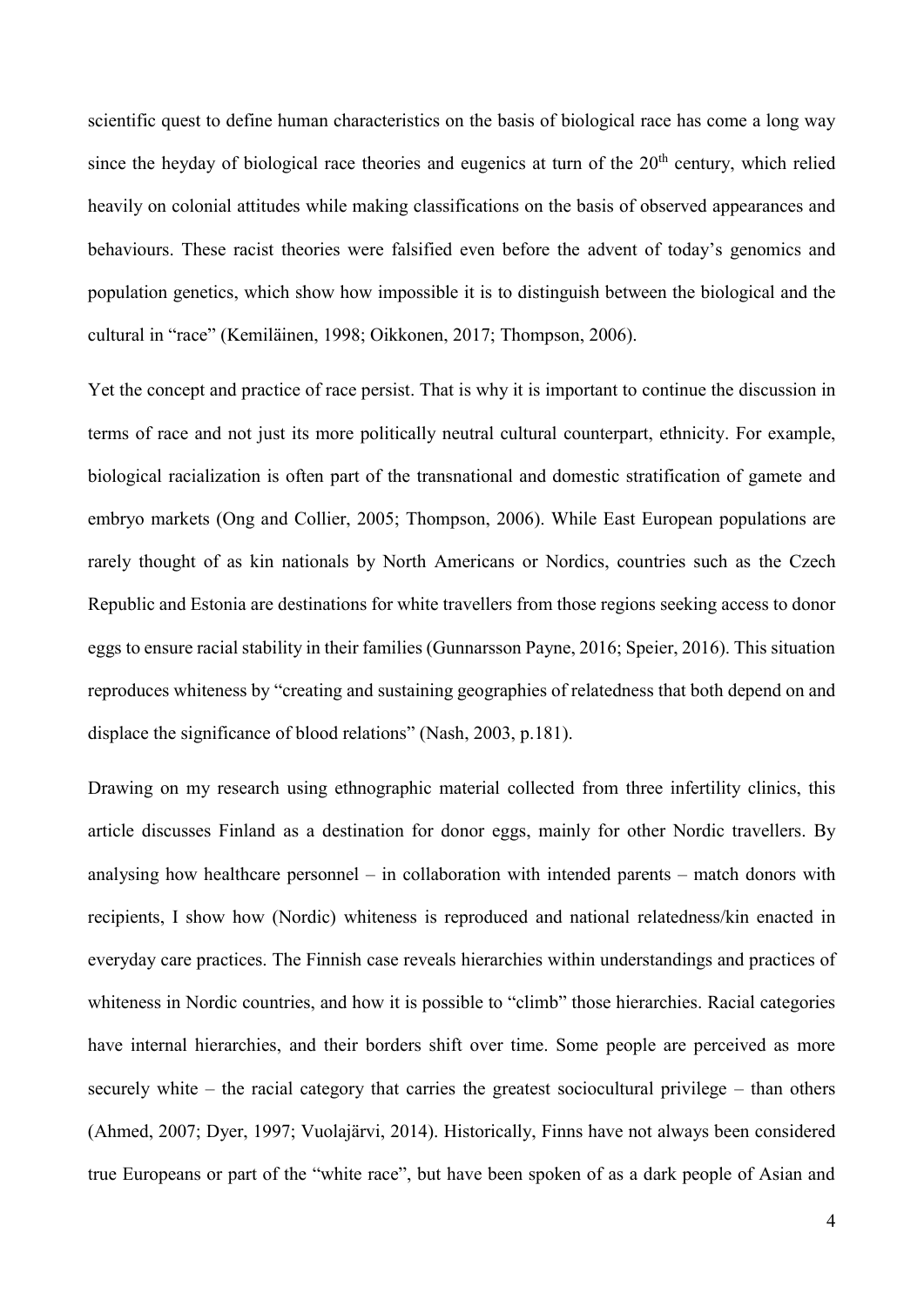Mongolian origin – even though Finns are among the world's blondest populations (Kemiläinen, 1998; Vuolajärvi, 2014). Within the context of transnational egg donation, however, it seems that Finnish genetic material is good enough to be included in the Nordic kin(d). Before analysing this in detail, I present a short description of my project and methodology.

#### *Researching the everyday care practices of enacting whiteness and kin*

This article is part of a bigger research project concerned with the constitution of interconnected social relations, such as kin, class, gender and race/ethnicity, in reproductive healthcare practices in the context of healthcare marketization. As the markets for reproductive healthcare have become more transnational, the research has also included cross-border travel for care. During fieldwork it soon became clear that the matching of cross-border recipients and local donors was constitutive of national and ethnic kin and whiteness. Thus, I decided to focus on matching more deeply.

To look directly at care processes and practices, I used ethnographic methods (Harbers et al., 2002). After obtaining formal permission for fieldwork from the Ethics Committee for the Social Sciences and Humanities at University of Tampere, and consent from healthcare personnel, I conducted approximately two months' fieldwork between late spring 2015 and spring 2017 at three different clinics. Consent to participate was sought separately from all the intended parents.

By choosing three clinics I aimed to capture a diversity of care practices that could not be explained away by, for instance, specific clinics' or professionals' styles. At the time of my fieldwork, ten private (and nine public) clinics in Finland offered the in vitro fertilization (IVF) required in egg donation treatments. A head doctor I talked to at the beginning of my project alerted me to these three particular clinics as those that received the most cross-border travellers. The clinics were situated in three big cities in Finland, all easily reached from abroad by air, land and sea.

Fieldwork was conducted in periods from a few days to two weeks at a time, depending on the clinics' wishes. After two months I concluded the fieldwork, as it seemed that my observations and video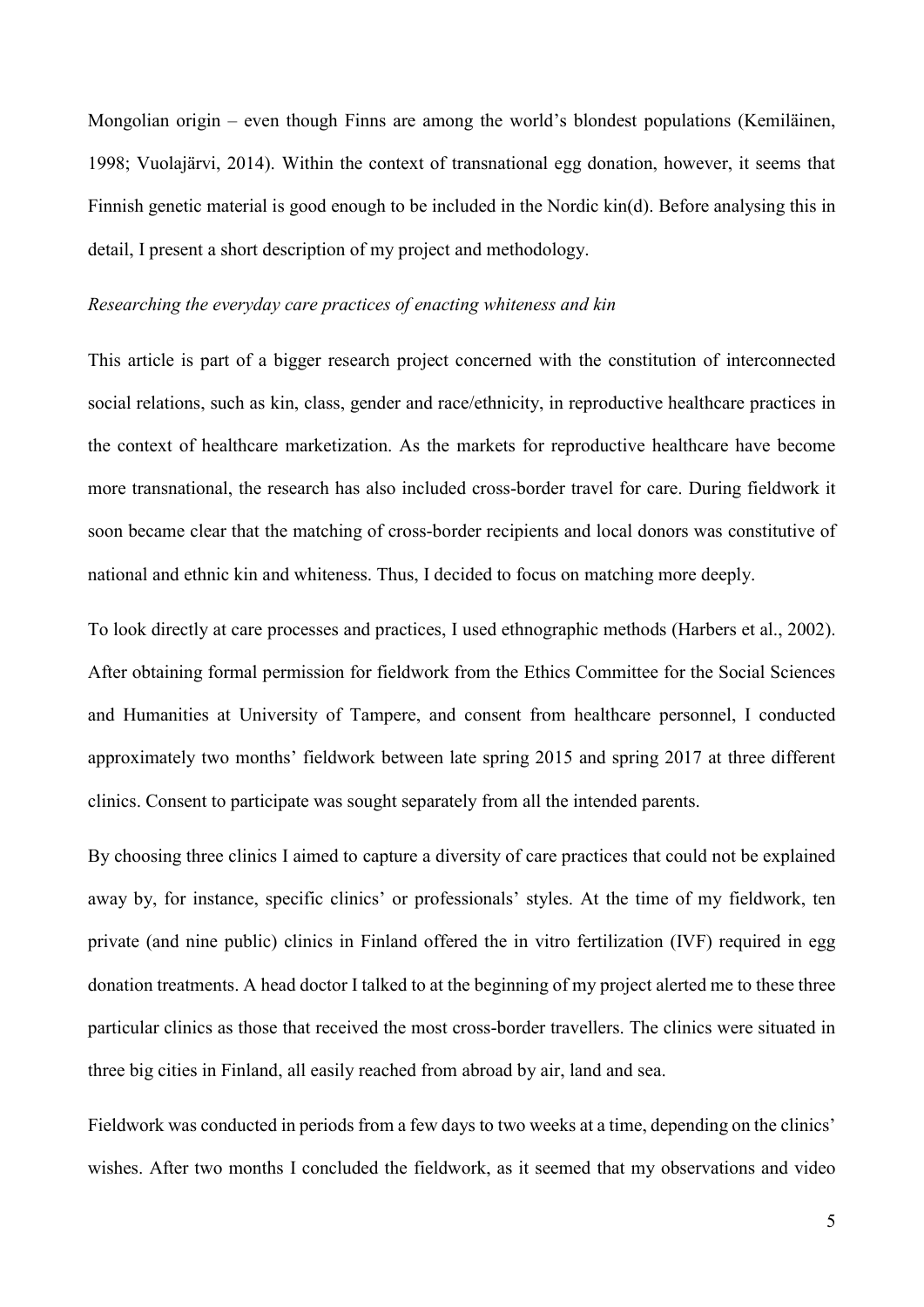recordings had covered all the different activities, settings and temporal cycles involved in fertility treatment care. While two months is a relatively short period in research influenced by ethnographic methodology, through video recordings I was able to collect a large amount of data-intensive material relatively quickly.

The material comprises videotapes from appointments (63 videos) and procedures (42). Appointments include initial interviews, planning of the care cycle, and ultrasound screenings to determine the development of the endometrium and/or ovarian follicles with doctors. Nurses and embryologists also meet the intended parents: nurses give instructions on taking medication and preparing for procedures, and embryologists discuss embryo development and selection. The egg donation treatment coordinator – usually one of the most experienced nurses – is primarily in charge of donor/recipient matching, correspondence with recipients, and treatment contracts. There are usually one or two coordinators per clinic. The procedures comprise inseminations, egg retrievals and embryo transfers with doctors, nurses and embryologists. Appointments vary from 60–90 minutes for initial interviews to 15–20 minutes for ultrasound screenings and instructions. Procedures take around 15–30 minutes. Of all my video recordings, 23 were of appointments and procedures with fertility travellers who were not Finnish residents.

Observations were also conducted in meeting rooms, clinic common areas, and the IVF laboratory where all the reproductive cells were stored, oocytes fertilized and embryos cultured. I also collected interview data from 18 healthcare professionals working at the clinics, including doctors, nurses, embryologists and coordinators, to cover their experience-based knowledge of doing fertility treatments. Intended parents were not interviewed – an obvious shortcoming of the study. Their voices, however, can be heard in my fieldnotes on my chats with them and video recordings of appointments.

Handouts distributed to intended parents, and local and nationwide care guideline materials, were also collected. The professionals identified this material as documents they used in their work.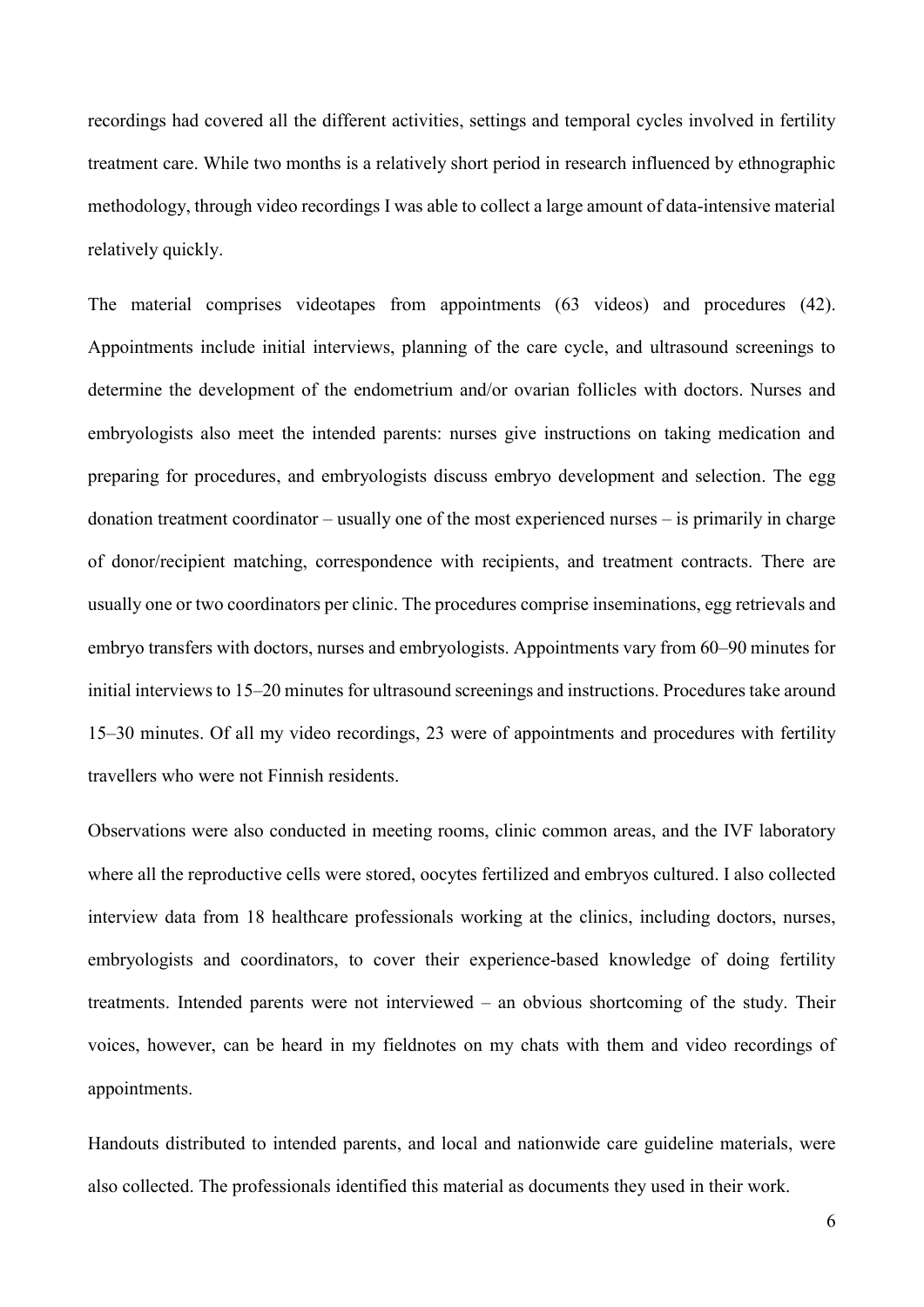The videos and interviews were fully transcribed. I also wrote fieldnotes on the video recordings to account for non-verbal activities. As is common in ethnographic inquiries, analysis of the material involved ongoing reframing through knowledge produced collaboratively with participants (Holmes and Marcus, 2008).

This enabled me to examine how national relatedness like whiteness/race is realized and challenged in situational *practices* that are (re)created by a multitude of actors. Western practices and notions of kinship, which prioritize biological connections and genetic relatedness through heterosexual sex and pregnancy, have been repeatedly contested, reformulated and also reinforced by ARTs, reproductive tourism and the marketization of ART (Franklin, 2001, pp.311–312; Thompson, 2005). New and transgressive third-reproductive-party technologies, including donor tissue treatments, constantly bring about new ways of not just perceiving kinship but also becoming related – juridically, socially, affectively and biologically (Franklin, 2013). Within the context of transnational reproductive tissue donation, this means not only becoming related as a family at an individual level, but also becoming related as nations and as belonging to a nation of peoples. Hence in my analysis kinship – like race – is understood as enacted in everyday socio-material practices where biology and sociality, nature and nurture, are connected in specific ways according to historical cultural, political and economic contexts (e.g. Franklin, 2013; Franklin and McKinnon, 2001; Kroløkke et al., 2016).

# *Egg donation and fertility travel in Finland*

In this section I give an overview of egg donation and fertility travel in Finland today: the regulations, the local market, the political economies of that market, and the reproflows of non-resident travellers. Because only very limited information, statistical or otherwise, exists on egg donation and fertility travel in Finland, I use knowledge gained from my own fieldwork to draw a picture of the current situation.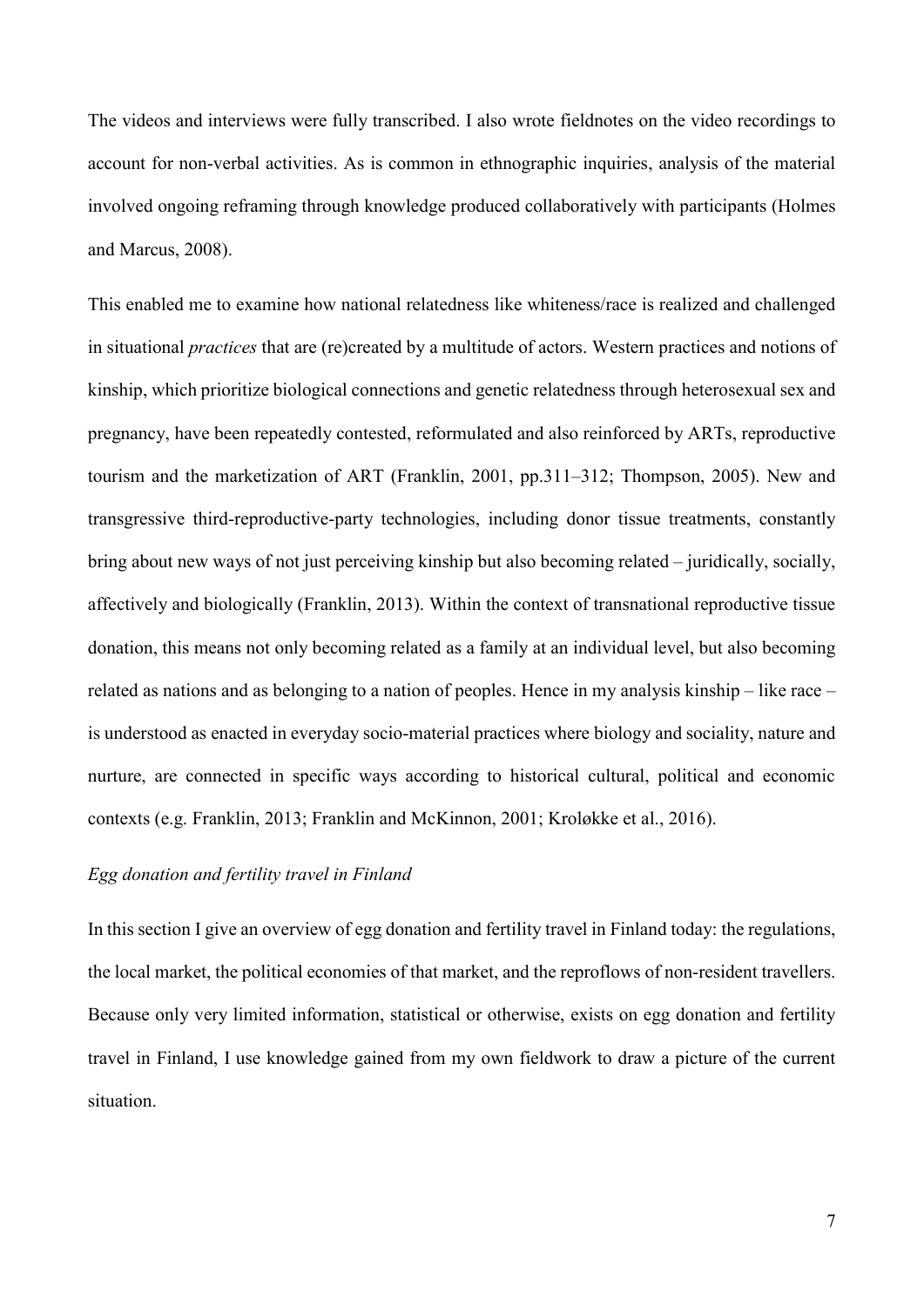The legislation regulating infertility treatments in general and egg donation in particular in Finland dates back to 2006, when the Act on Assisted Fertility Treatments (1237/2006) was passed. Previously, treatments had been self-regulated by professionals and their associations. The law legalized gamete donations and fertility treatments for single women and, in effect, lesbian couples, but criminalized surrogacy, and banned anonymous donation and any remuneration of gamete donors. A state donor identity register with an identity release system was established. All gamete and embryo donors since 2007 have been registered, and children born as a result of donor-ART may on request receive identity information about the donor after turning 18. The intended parents are not at any point entitled to this information.

The register was originally built on arguments about children's rights. Children born as a result of donor treatments were seen as having the right to know their genetic parents (Government Bill HE 3/2006; Grand Committee Report 1/2006; see also Eriksson, 2017, pp.130–131). It has been claimed that state registers, identity release systems and the prohibition of anonymous gamete donation are becoming common internationally (Hudson et al., 2011). For example, this is the case in Sweden, Norway, Austria, Switzerland, the UK and several Australian states (Blyth and Frith, 2015; Blyth et al., 2004). Within the global context of ART regulation, the Finnish policy follows these trends. Finland has also been described as rather permissive (Eriksson, 2017). Indeed, it is so compared with other Nordic countries; I return to this below.

With regard to matching donors with recipients, the law states that "the attending physician shall select gametes whose donor resembles in appearance the respective parent of the child to be born, unless otherwise requested by the person receiving treatment" (Act on Assisted Fertility Treatments 1237/2006, Section 5(3)). Appearance is broken down into five characteristics on which information can legally be collected for matching: "colour of the donor's skin, eyes and hair as well as the donor's height and ethnic origin". These five characteristics can be revealed to recipients (Act on Assisted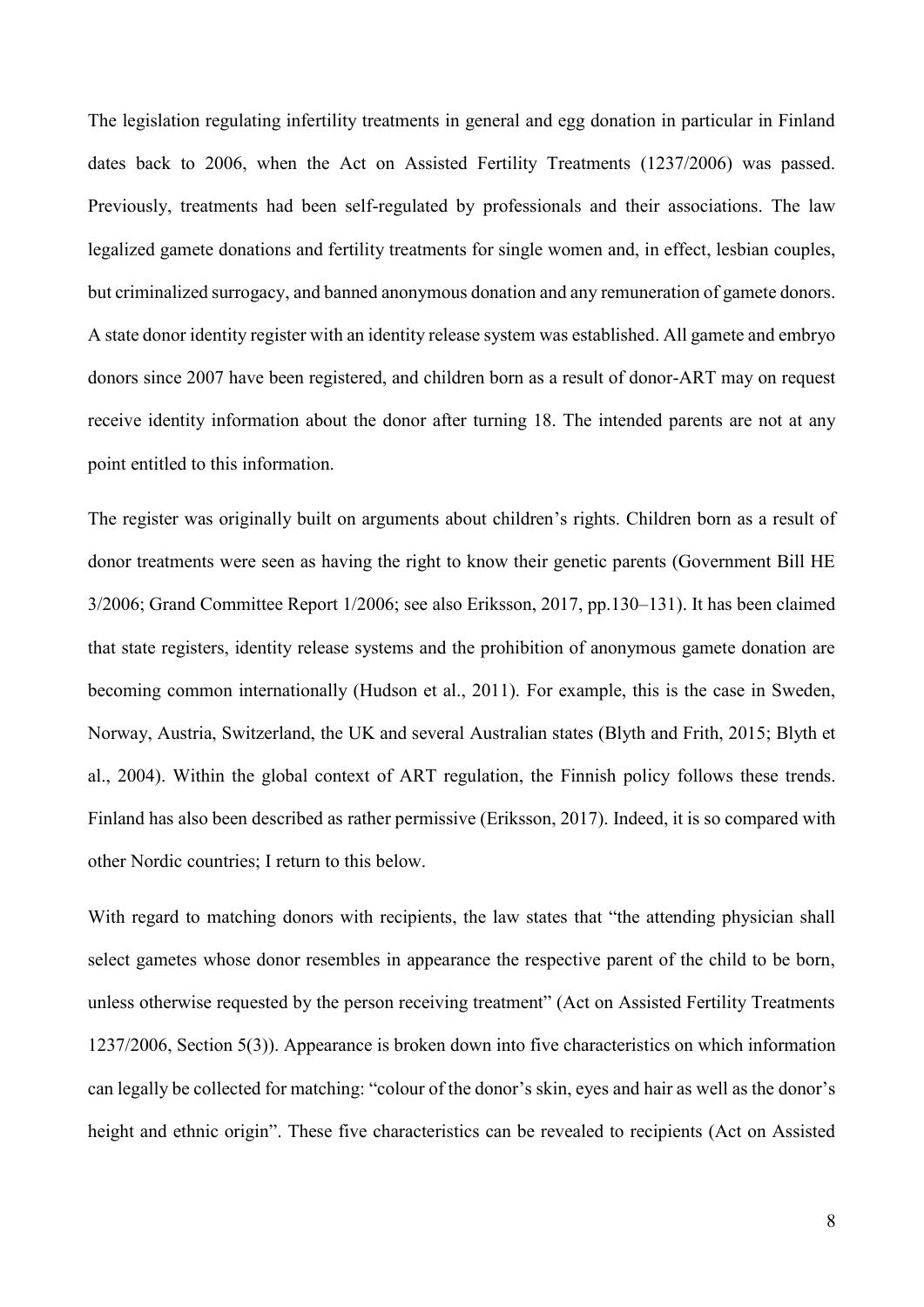Fertility Treatments 1237/2006, Section 15). The Act assumes that these mostly ethno-racially associated qualities of the donor will be carried in the genetic code of the egg/sperm into the child.

Egg donation in Finland is largely a private enterprise, centred in a few large chains of clinics with links to international enterprises. Although this treatment is not state-funded or state-provided, Finnish residents aged under 43 are eligible for some reimbursement from the Social Insurance Institution. As use of donor eggs usually follows many rounds of IVF with one's own eggs, the women treated at these clinics tend to be older than those treated with their own eggs, unless they have been diagnosed with conditions that prevent them from using their own oocytes. Private clinics are also the service providers for cross-border travellers coming to Finland.

Finland combines a state-funded Nordic welfare system with a growing commercial care sector. The policy discourse of the centrality of economic competitiveness has been particularly strong in Finland since the 1990s (Mulinari et al., 2009). The Finnish government works in conjunction with the private sector to attract medical tourists, and public-private partnerships play a vital role in service provision. For example, FinlandCare, a mediator organization coordinating the sale of care services abroad, was established as a collaboration between government agencies and private companies. Flexible arrangements have also been established to allow doctors whose main jobs are in the public sector to also work as private practitioners. The wide network of private hospitals and clinics in Finland – compared with Sweden, for example – is thanks to these developments, rather than to any unusually strong pronatalist policy.

The clinics themselves advertise their services to potential foreign customers, mainly through websites and Google optimization. Many people are also referred to the clinics by collaborating physicians, especially in other Nordic countries. Donors are recruited through advertisements, and various events are also organized, for example in local universities. Recruitment is successful: during my fieldwork there was no waiting list for donor oocytes.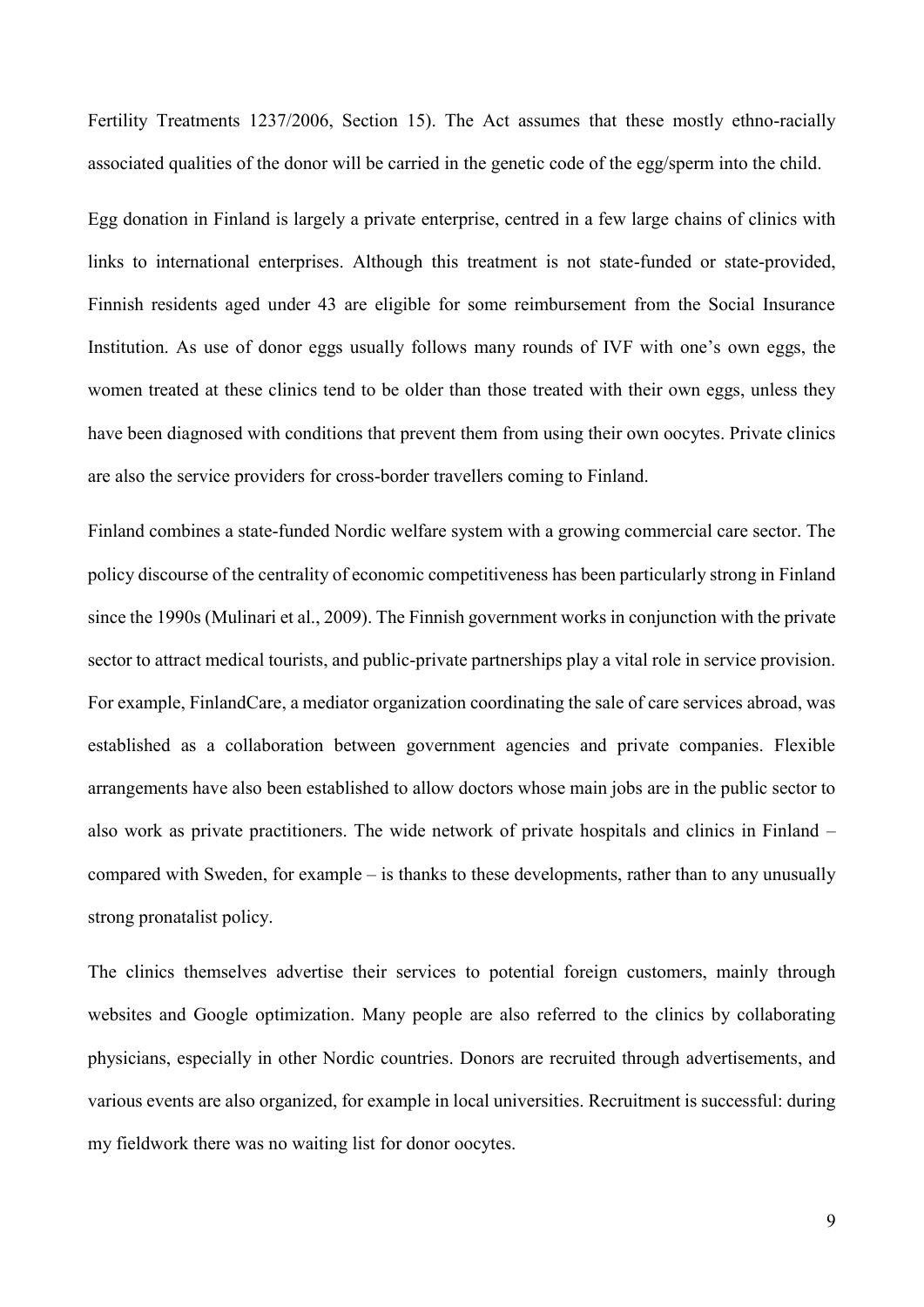Within the Nordic region, the geographical and ethno-cultural region including Finland, Sweden, Norway, Denmark and Iceland, Finland is the destination for travellers seeking donor eggs. In 2016, 480 cycles of treatment were performed on non-Finnish residents. Of these, 370 were performed with donor gametes, and the overall number of donated eggs during that year was 314 (309 in 2015) (National Institute of Health and Welfare, 2017). As it is a rule of conduct among practitioners in Finland that only one (or in rare cases two) embryo(s) can be transferred simultaneously (Treatment protocols of clinic ABC, 2016), the number of cycles with donor eggs per year is likely around 300. Many Finnish donor eggs go to fertility travellers: according to my interviews and informal chats with clinic staff, cross-border fertility travellers almost without exception come for donor egg treatments, not for treatments using donor sperm or their own gametes. The travellers are mostly from other Nordic countries, specifically Sweden and Norway, but also to a lesser degree from places such as Germany, Austria and Switzerland. Russia is also the country of origin of a relatively large group of travellers; curiously, however, Russians do not travel for donor egg treatments, but use their own gametes, according to professionals.

For reproductive migrants to Finland, the biggest push factor appears to be restrictive laws and policies. In Germany, Norway, and until very recently Austria, egg donation is completely forbidden (see also Bergmann, 2011; Gunnarsson Payne, 2016). In Sweden oocyte donation is allowed, but the problem is a restrictive service system. Most of the clinics that offer donor egg IVF work in connection with public hospitals, where the age limit for women is 40. By the time physicians suggest the use of donor eggs, women are usually over 40. Also the waiting time for donor egg treatments is rather long, because of the small number of private clinics. The service is de facto unavailable to many people in Sweden.

For Nordic travellers, Finland is also conveniently close. More often than not, clinic personnel speak Scandinavian languages. Nordic people also tend to perceive many cultural commonalities among Nordic countries, especially in the systems, standards and ethics of care (Magnussen et al., 2009).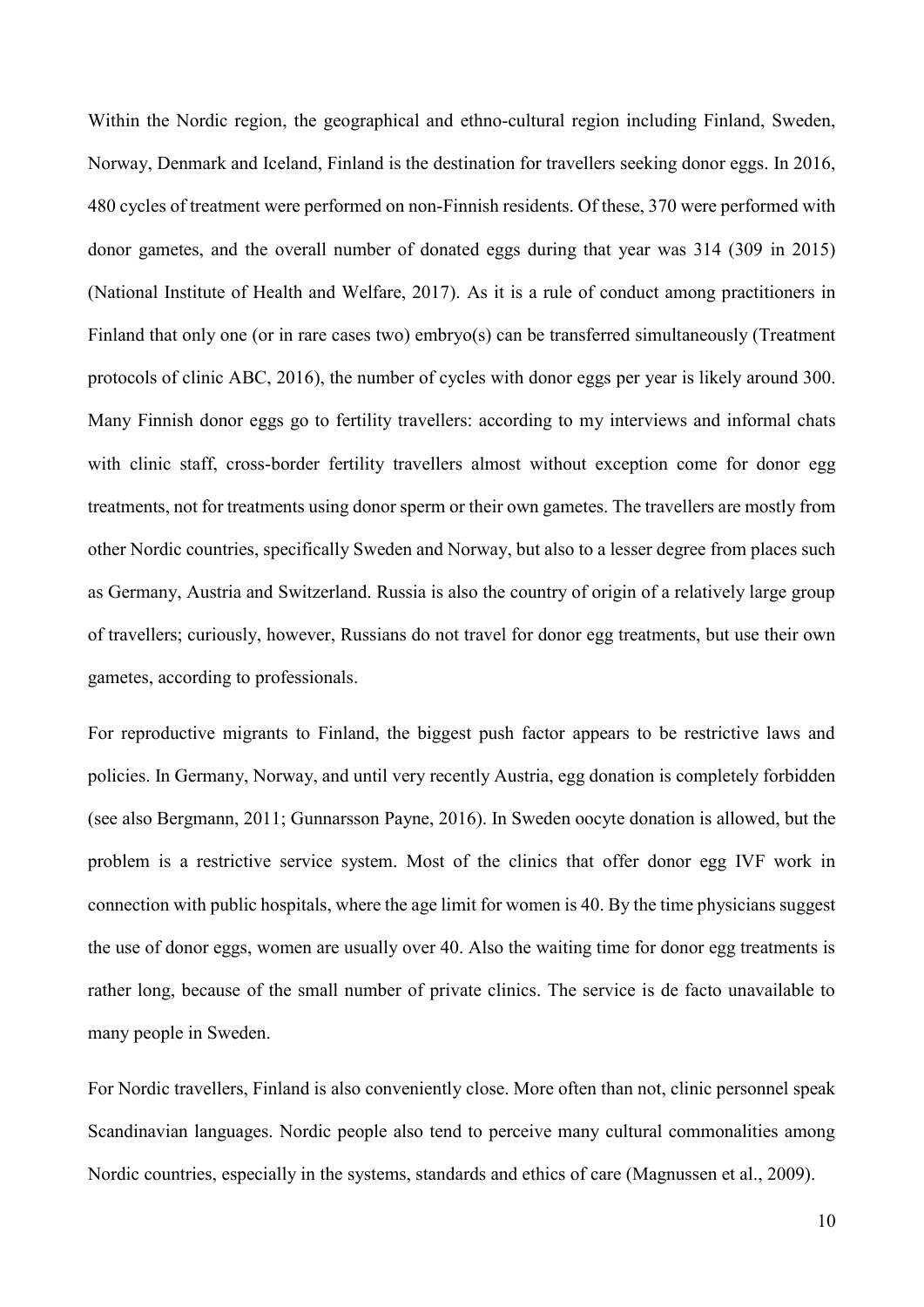Finland is not the only destination in Europe for donor eggs, and certainly not the most affordable. However, it is not one of the most expensive either. A cycle of donor egg treatments costs around €7,000–7,500 (Clinics ABC websites, 2017).

#### *The trajectory of care for fertility travellers*

Before a care cycle (or series of cycles) can start, all the patient candidates are assessed to determine their eligibility. Some clinics refuse "full donation" (i.e. the use of both a donor egg and donor sperm in the same treatment), on the grounds that lack of genetic kinship would be too "complicated" psychologically for the intended parents and child. Donor egg treatment for single women and lesbian couples is therefore refused, as such treatment for these patient groups would involve full donation. Hence people travelling to Finland for donor eggs are mostly heterosexual couples. Towards the end of my fieldwork, however, full donation was increasingly offered to everyone – especially to regular clients who had been going to the clinic for a while.

Once the patients have been granted access, the trajectory of care for cross-border travellers is different from that of Finnish residents, in that the former see clinic staff less often. Often the couple meets clinic staff only once for the initial interview and/or planning of the care cycle, and then for the giving of the sperm sample and transfer of the fertilized embryo. Before the treatment cycle can start, the couples do meet the treatment coordinator to discuss their donor preferences and sign treatment contracts, after which the coordinator starts looking for a matching donor. While the coordinator is in charge of the matching, other professionals may be involved in discussing potential matches, and finally doctors makes the formal decision.

When a match that pleases the recipients is found, the menstrual cycles of the donor and intended mother are synchronised. Then the donor's ovaries are hyperstimulated and the recipient's endometrium prepared for embryo transfer with medication. The treatment protocol includes two ultrasound screenings to determine the development of the recipient's endometrium and the optimal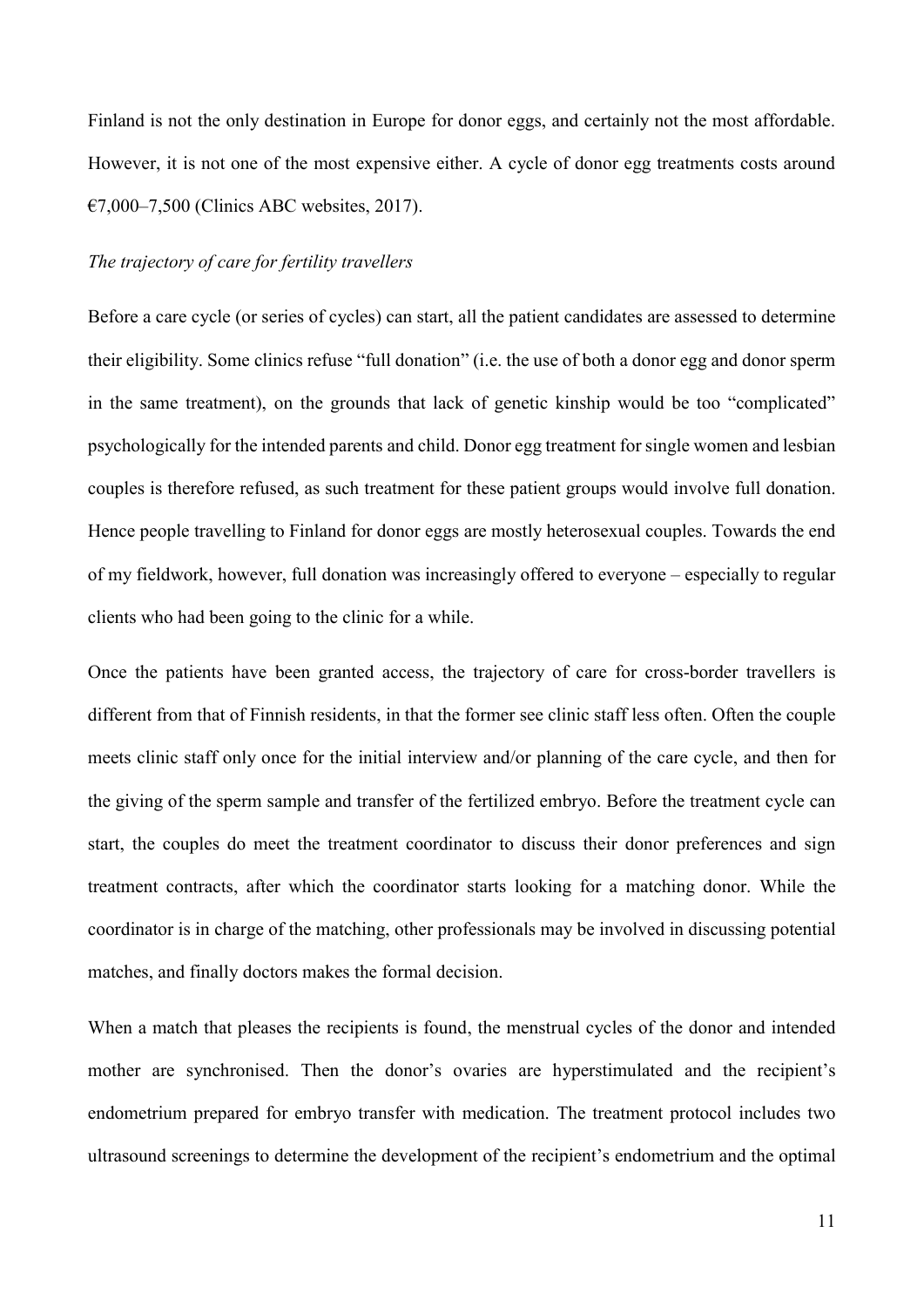date for the transfer (Treatment protocols of Clinics ABC, 2016). Screenings are often performed in the country of origin. According to the professionals, despite the lack of face-to-face encounters, the client-professional relationship tends to become even deeper than with locals. They say this is because the travellers keep close track of the matching process and are eager to discuss all the care choices.

#### *Salience of skin tone and/to ethnicity in matching*

Finnish legislation directs medical professionals to match donors to recipients on the basis of skin tone, eye colour, hair colour, height and ethnic origin (Act on Assisted Fertility Treatments 1237/2006, Section 15). These are also the only characteristics about which recipients can make requests and medical professionals can share information. The recipients are also informed about the donors' age range (18–35 in my fieldwork clinics), and about the strict health criteria for donors. For example, for donors to qualify, several genetic disease categories need to be ruled out.

According to my observations the coordinators at my fieldwork clinics maintained Excel spreadsheets of donors and recipient women in accord with the five matching characteristics. Often there was also a field for additional information, including the number of pregnancies achieved with the oocytes of the donor in question and any limits she might have set on the use of her oocytes, such as not giving them to non-Finnish residents. Recipients' requests concerning the five characteristics were also recorded on the spreadsheets. The coordinators told me that for the most part matching was about finding donors sufficiently close to recipients' wishes regarding the five characteristics. Usually this meant a donor resembling the intended recipient mother as closely as possible, as is evident in the following extract from an interview with a coordinator.

Q: What kind of requests are common then?

A: Well of course that she [donor] resembles as closely as possibly the partner if the question is about a couple. And in a way it is understandable in that one rather wants, wants that she is close to one's own characteristics.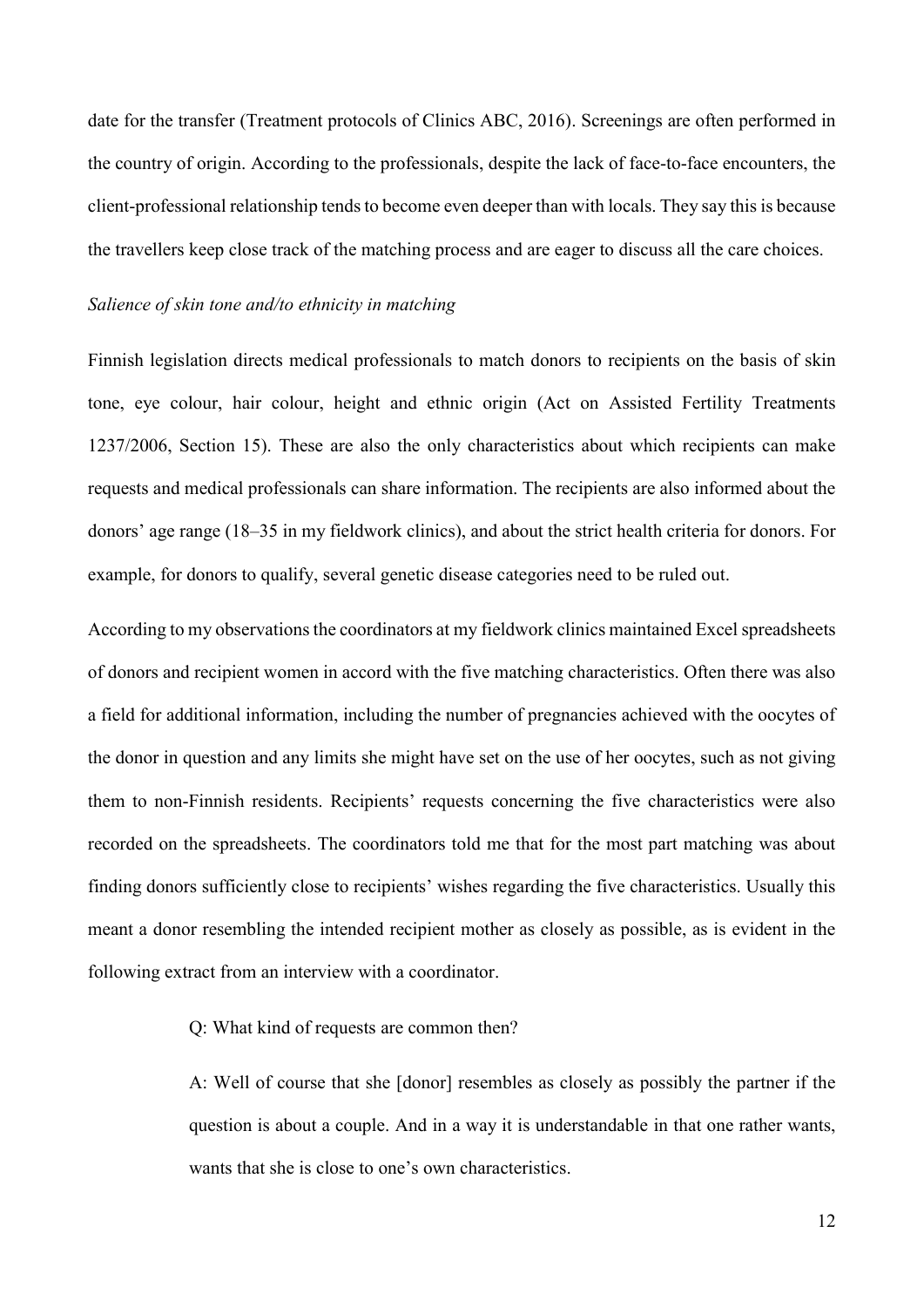(Interview with coordinator 1, clinic A)

Recipients' preferences for the donor to be closely matched in physical appearance to the intended mother can be seen in the following snapshot from a video recording. This was at an appointment with the same coordinator to discuss a potential match.

> A Norwegian couple has come to sign their treatment contract and talk about a potential match the coordinator has found for them. The coordinator prints out the contract and sits down to talk to them in her office. She explains to the couple: "If it is okay [with you] to start, we have already a possible donor for you, and we could start as planned. Well, after your period [...] This donor is 162 centimetres [tall] and she has blue eyes and blond hair so very similar to you, only a little bit shorter but I think it is okay." The woman looks at her partner and responds by saying, "Yeah, that is okay. You [partner] are tall enough." Her partner laughs and nods. The coordinator laughs and confirms: "Yes, you are tall enough."

(Videotape of appointment between coordinator 1 and Norwegian couple, clinic A)

Matching is not an exact science, and as in this snapshot, the complexity of inheritability of physical characteristics is realized to some extent by professionals and recipients alike. It is implied that the genes of the tall intended father might "make up" for the donor's shortness.

I was also told that sometimes the task of matching was very easy: upon meeting a new recipient couple one might instantly think of a particular donor. This was described to me as a feeling about the couple and the donor, an impression of their gestalt that could not entirely be reduced to the five characteristics upon which matching was formally based. Furthermore, if a couple had had many unsuccessful transfers with donor oocytes, a new donor whose donations had previously resulted in pregnancy would be chosen.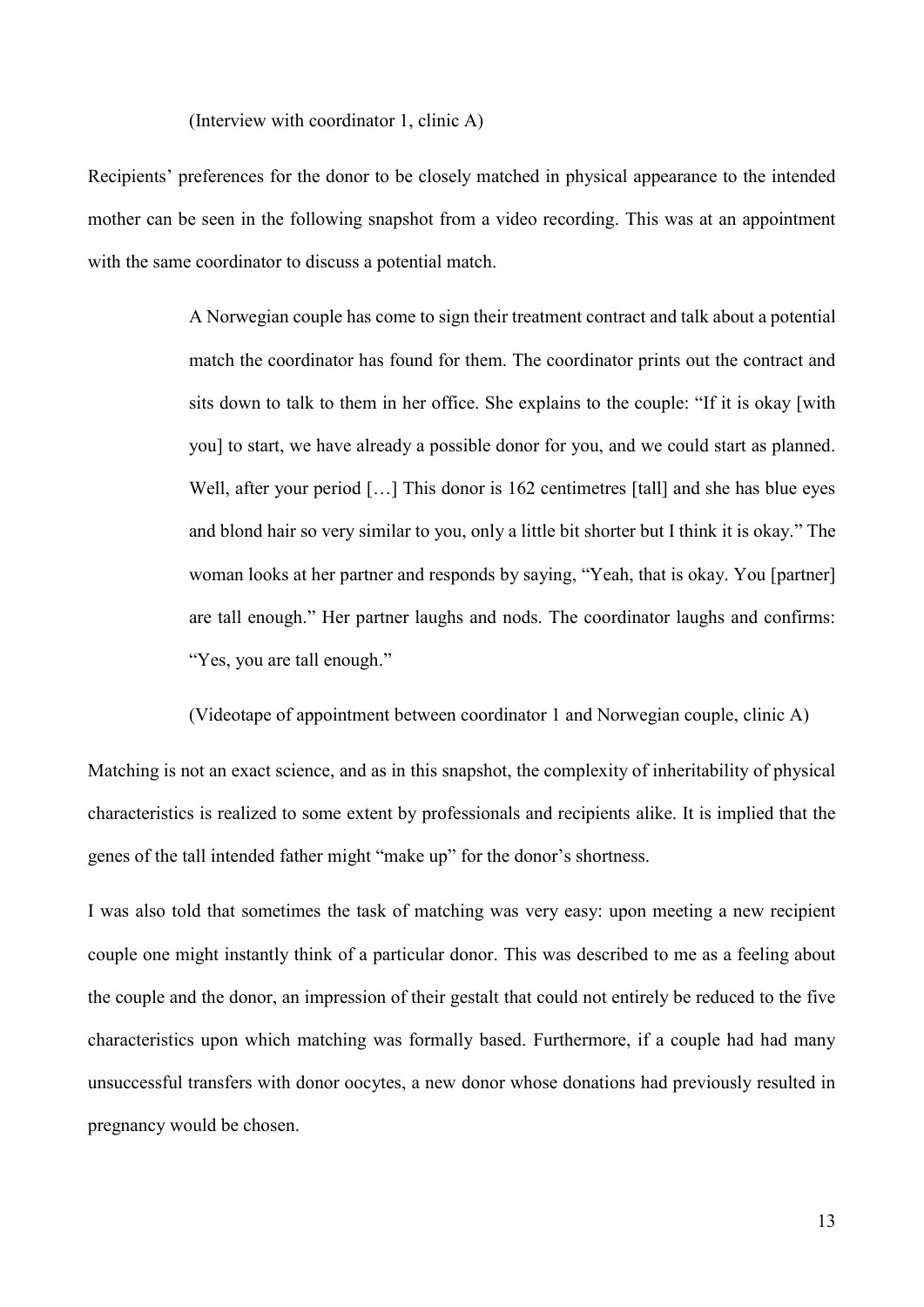The legislation regulating egg donation (Act on Assisted Fertility Treatments 1237/2006) in principle allows intended parents to request a donor who does not "resemble in appearance the respective parent" (Section 5(3)). When I asked coordinators and doctors about taking such requests into account, I often received confused looks, and comments such as "we only have Finnish donor girls [implying a "Finnish look"] here" or "that has never happened." It was so taken for granted that recipients wanted their donor to match them as closely as possible that asking about it was a bit absurd.

When I kept pushing with hypothetical scenarios of recipients wanting characteristics different from their own, I was straightforwardly told in relation to *skin tone and ethnic origin* by one clinic coordinator that "we do not mix races here." I asked why that was:

> A: So we just do not mix races. Only when, well, we have had a quite dark-skinned lady and of course a few dark donors too. But we aim not to make a mess of races.

Q: Is it because it is not seen as in the best interest of the child or what is it…?

A: I suppose, yes, part of it could be. Of course if you think about these recipient couples, we have treated those in which the wife has been white and the husband has been dark-skinned. They are of course told that we don't have a dark-skinned donor. But if both [intended parents] were dark-skinned, and if we did not have a dark-skinned donor at that moment, then Jyrki [the head doctor] will, Jyrki gets a lot of these patients [i.e. cross-border travellers], he says to them that you should contact another clinic. I suppose it is that is it then so striking, that difference. So that is how we have operated.

(Interview with coordinator, clinic B)

As the coordinator did not really answer my open question earlier about why and how they decided not to "mix races", I asked if it was because they thought different skin tone in a child would not be in the child's best interest – a common argument for treatment decisions. As it turned out, it was about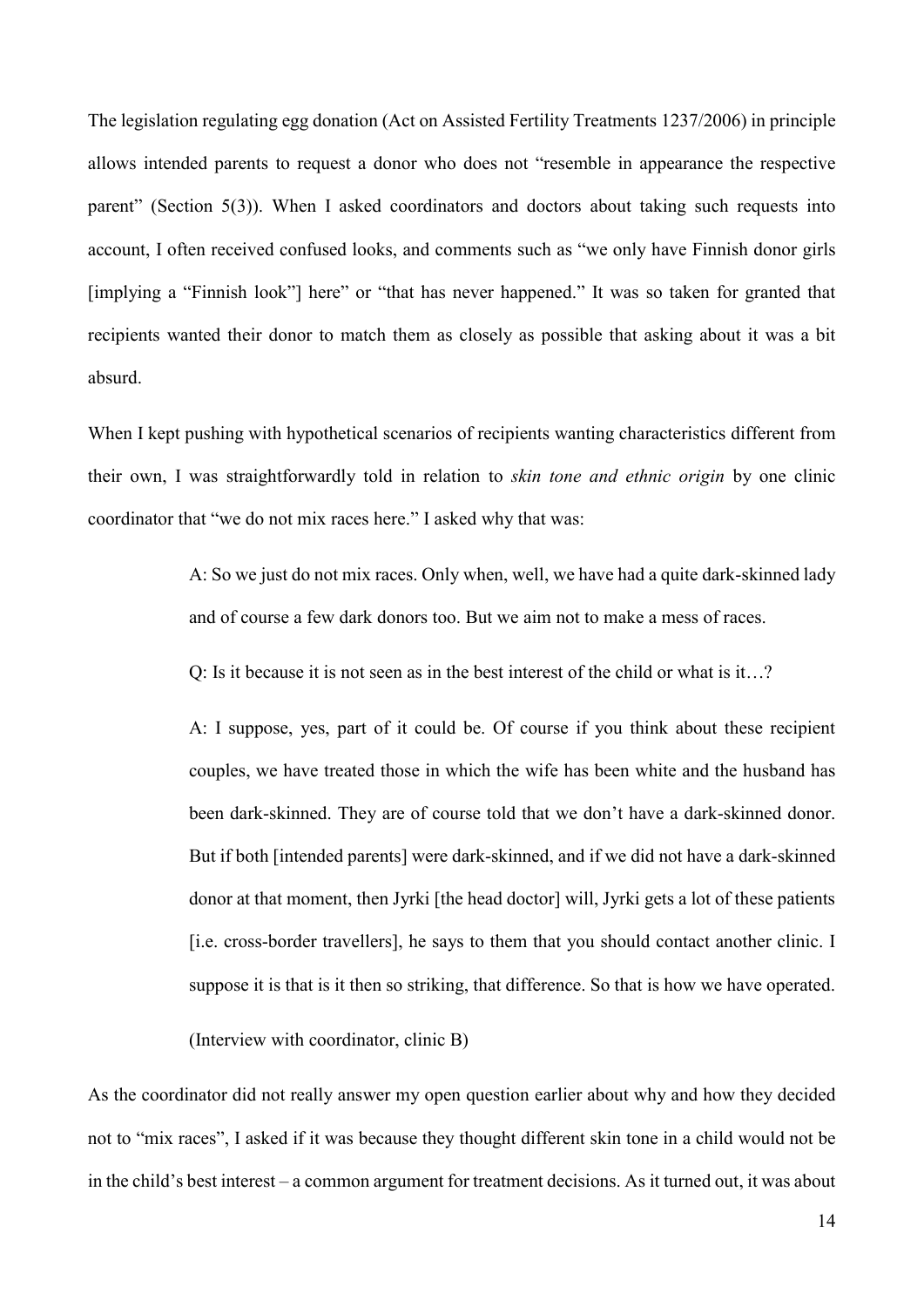the fact that the professionals involved regarded participation in what they called "mixing races" by selecting a white donor for dark-skinned recipients as unacceptable in itself. As a result of that kind of mix-and-match, a child of *striking difference* would be born, and that was something the clinic did not want to be part of. However, if the infertile mother of the intended parents was "white" the clinic would agree to treat the couple as long as it was their informed choice (because there were no donors with darker skin tones).

The other two clinics had treated couples with dark skin tones with donor eggs retrieved from white Finnish women. I discussed such a case with a coordinator:

> A: We have this one that just made a positive pregnancy test that is almost black, from Norway, but she wanted a Finnish donor.

Q: Yes, I have understood that one can decide.

A: No [that's not it], it is then like when one's own husband's sperm is used then the child will be so-called mixed race. So they will not be totally black but dark because the sperm is from a black man. I think we have had a few of these couples that have wanted a Finnish donor. Then we have had a few of these with Arab origin. We have a few brown-eyed and -haired [donor] girls so we have chosen of course those girls for them. But it is also so that when the husband's sperm is used, the husband is often very dark and the darkness is a hereditary characteristic. Even if one [i.e. donor] is Finnish by colour, the children will be darker.

(Interview with coordinator 1, clinic A)

Again, it is emphasized here that the couples in question wanted a "Finnish donor". However, when I suggest that patients can decide about donor skin tone, the coordinator quickly rejects my suggestion, and explains that matching intended parents with darker skin tones with a white donor is acceptable because it creates some phenotypic credibility of biological decent, as dark skin tone is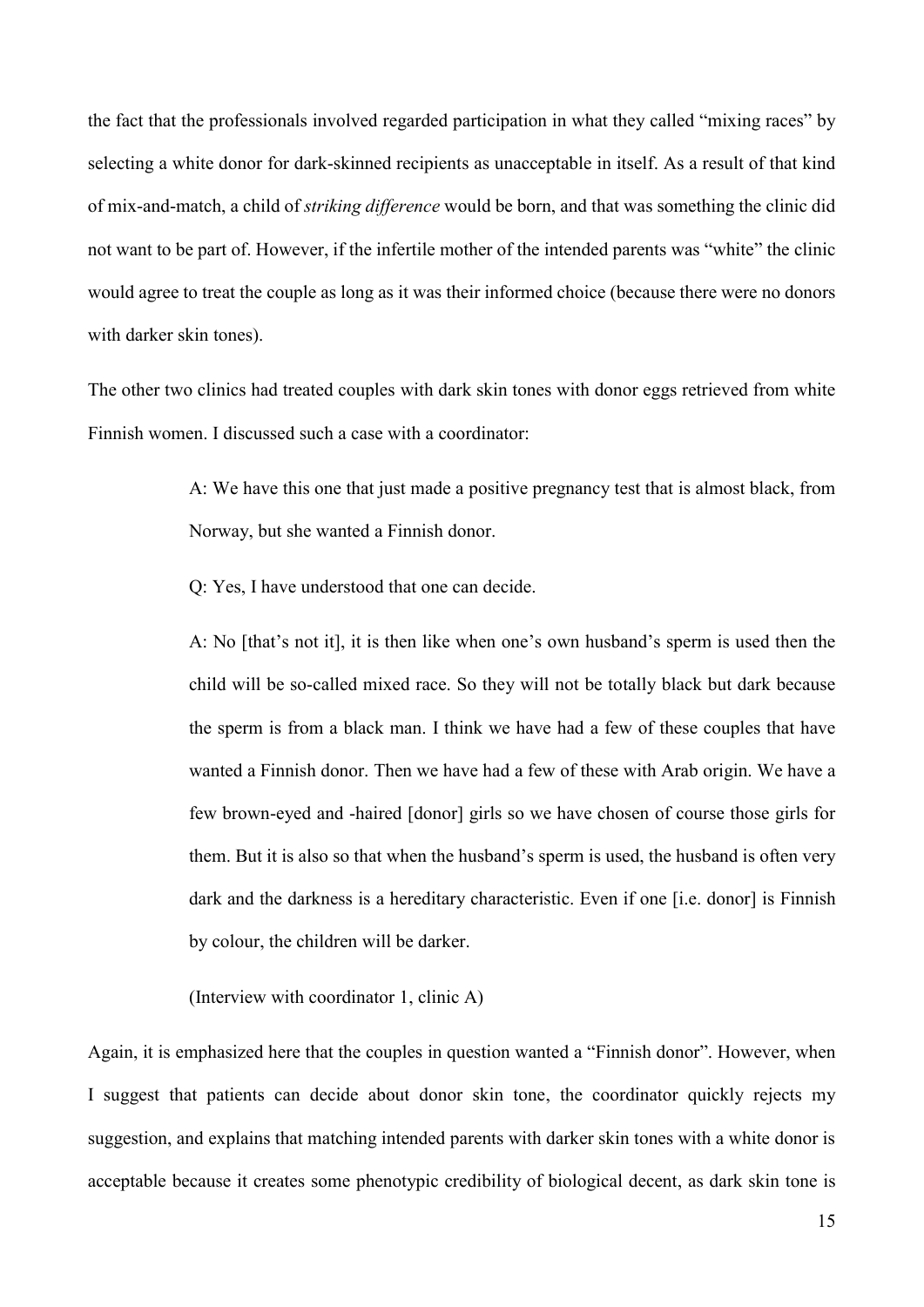believed to be more heritable than light skin tone. This implies that no such credibility would arise with a dark-skinned donor and white intended parents, who therefore would not get to choose such a thing. Thus, although there may ideally be flexibility in the matching of skin tones, in practice it only applies to intended parents who are considered dark-skinned. It is disregarded that the inheritability of ethno-racial(ized) qualities is unpredictable, and that there is a history of lighter-skinned children being born to darker-skinned parents (Thompson, 2005, 2009).

The interview extract above also reveals that the clinic in question has been selecting brown-eyed and -haired donors for recipients with darker skin tone, with the goal of a child that better resembles the intended parents' ethno-racial(ized) group. This suggests that the clinic enacts brownness/blackness by selecting characteristics from other ethno-racial marking systems: hair and eye colour. Thus the practices of matching realize that perceiving skin tone in a socially relevant way always involves its intersection with other ethno-racialized attributes (Thompson, 2009).

With regard to height and eye/hair colour alone, however, I heard stories concerning the difficulty of pleasing intended recipient parents. The clinics' staff complained that some cross-border traveller recipient women would not accept donor candidates who were only a few centimetres shorter/taller than themselves, or who had light brown rather than brown hair or blue rather than grey eyes. Here, the professionals questioned the passing on of such precise physical attributes from donor to offspring. Interestingly, skin tone (or ethnicity) never came up in this context, reaffirming my impression of the salience of skin tone to whiteness, and the clear correlation made with social categories of race and ethnicity at the clinics.

# *Scandinavian/Nordic kin ethnicity and race*

In the previous section I described, among other things, how professionals treat white skin tone as a clear indication of race and ethnicity. In this and the following section, I show how white Finns, Swedes and Norwegians are enacted national ethno-cultural and biological-racial kin(d). I start with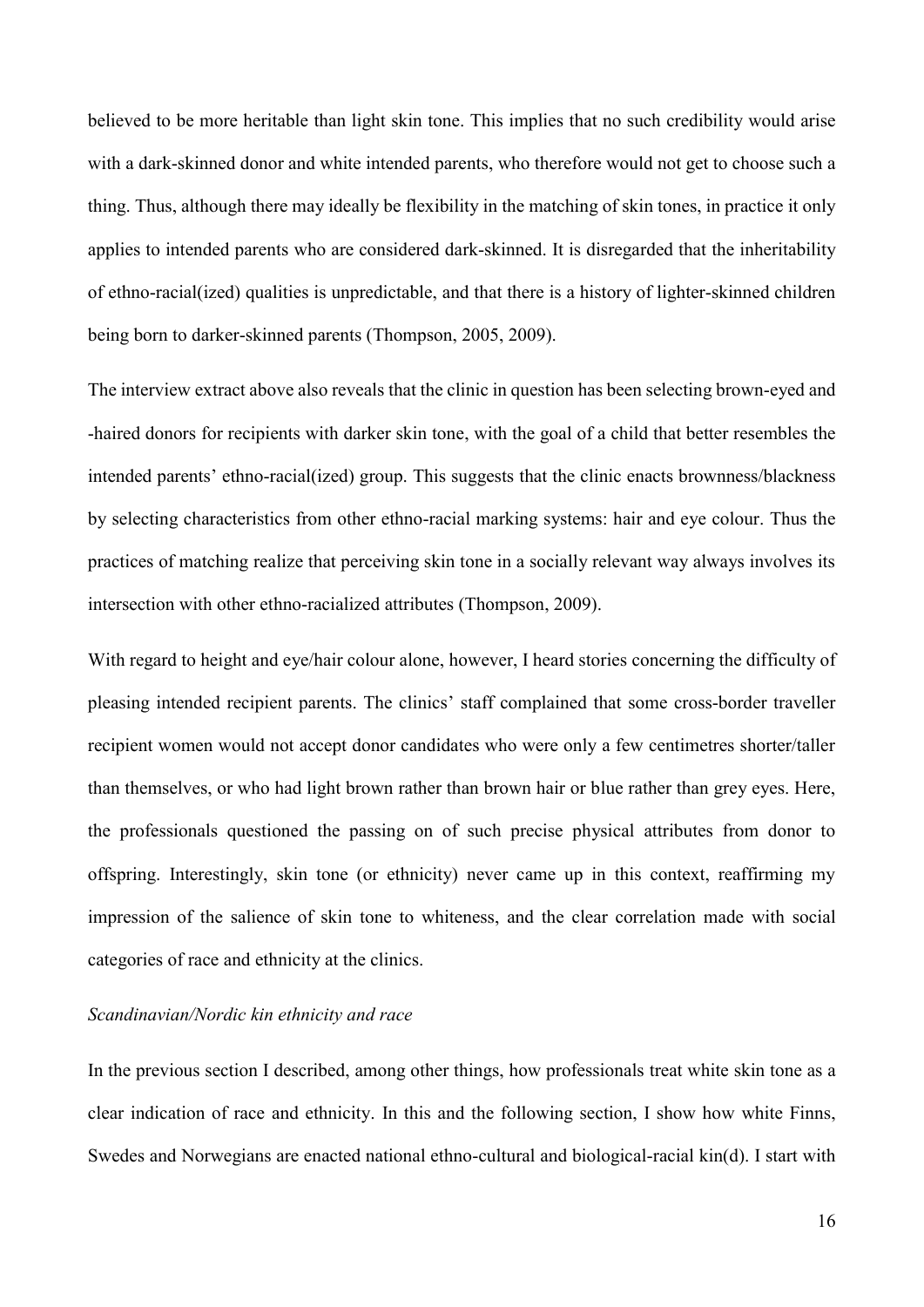a quotation from an interview with an embryologist. We were talking about matches that had been made at her clinic between donors and recipients with different ethnic backgrounds and skin colour. Before moving on to a different subject, she concluded:

> But there is just more use for Scandinavians [gametes]. Scandinavians want to use Scandinavians.

(Interview with embryologist 2, clinic B)

This quotation conflates Scandinavian and Nordic ethnicity. This is not uncommon in general, and I often heard the terms used interchangeably at clinics. However, Scandinavia is characterized by a shared North Germanic ethno-cultural heritage, and comprises Sweden, Norway and Denmark – not Finland. It differs from the Nordic region, another shared cultural area, comprising Finland, Sweden, Norway, Denmark and Iceland.

According to my observations, ethnicity was also equated with nationality, as seen in the following interview when I asked a coordinator what "ethnic origin" meant in matching:

> A: Well it, I think it is a bit funny like so that there are two things that we tell [the recipients], well, Scandinavian and Finnish. They do know that all our donors are Finnish.

(Interview with coordinator 2, clinic A)

The use of "Nordic/Scandinavian" and Finnish together like this to characterize inheritable donor qualities is telling of underlying perceptions of ethnic kin nations. An association with old racial classification of the "Nordic race" as a "sub-race" of the Caucasian race was also evoked in an interview with a head doctor at one of the clinics. After I asked why she thought cross-border travellers came to Finland, she talked about how the clinic recommended a donor from the same "ethnic group". I used a study (Gunnarsson Payne, 2016) of Swedish women going to Estonia for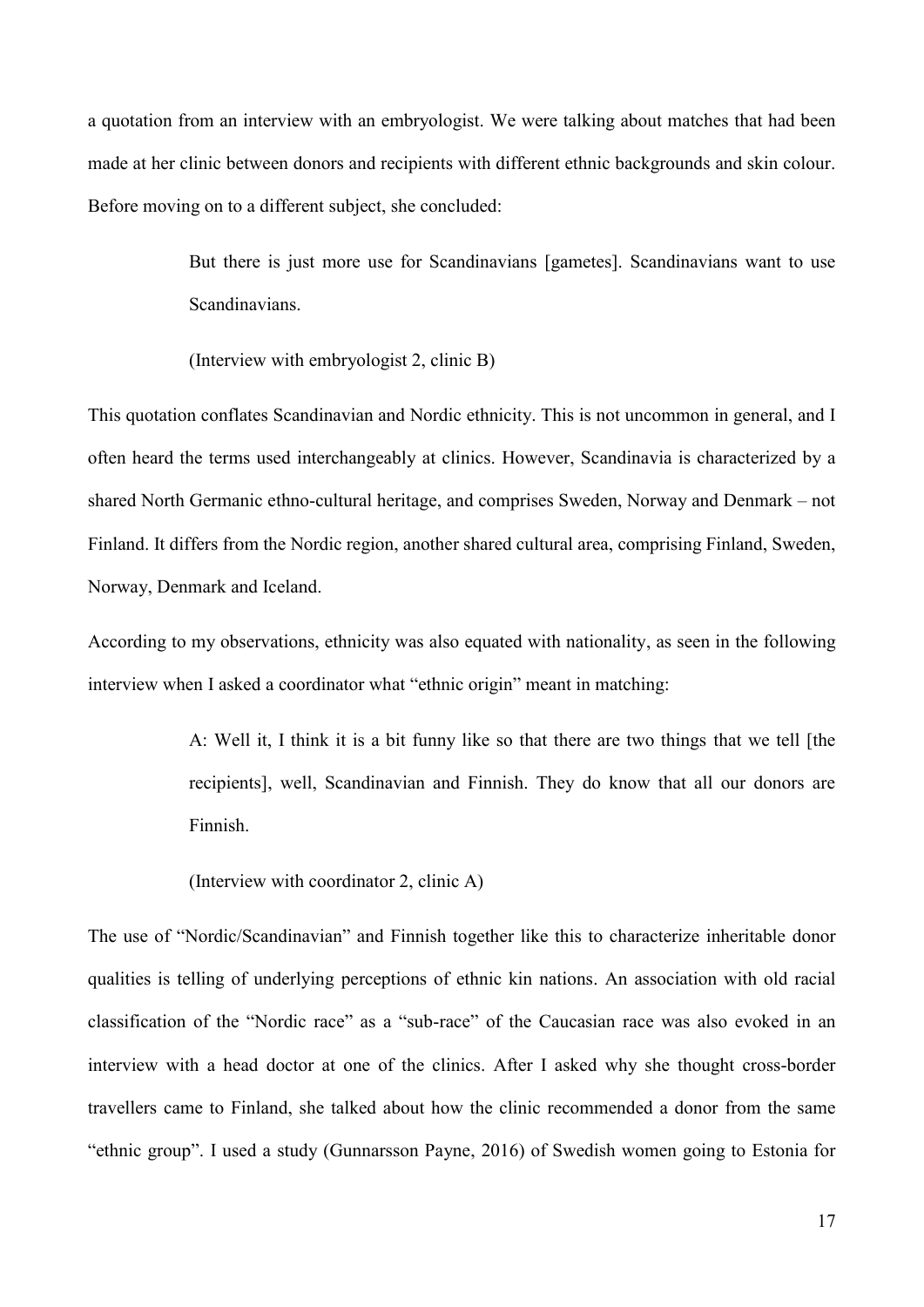donor egg treatments to push the discussion further. I told her that in that study women did not want Russian donors because they regarded Estonian donors as ethnically closer to themselves than Russians. At this the head doctor expressed her surprise:

> A: But they [Estonians and Russians] have the same ethnic origin. We are all Caucasian, both Russians and Nordics and people from the Baltic.

(Interview with head doctor, clinic A)

She went on to say that what intended parents usually wanted was Nordic donors. In conclusion, Finnish ethnic origin is translated into both, Nordic and Scandinavian, kin nationality and race, perceived as genetic difference or similarity (cf. Gunnarsson Payne, 2016, pp.38–39).

## *Guaranteeing Nordic(kin)ness*

As described above, recipients' wishes are selectively taken into account in matching, and the suitability of donor candidates is negotiated with recipients. In this way matching is to some degree a collaborative project involving professionals and recipients. It also involves legislation that delimits what can be taken into account in matching. The legislation has also altered the practice of matching as a *practice of Othering* in terms of race/ethnicity/nationality through the deployment of a state register with an information release system.

Many recipient travellers I talked to mentioned the "Nordic look" or talked about how Swedes/Norwegians resemble each other. Professionals also pointed out that cross-border travellers liked the state register. Recipients confirmed this, as in the following snapshot from my fieldnotes:

> A Norwegian couple has come to the clinic for embryo transfer. After the transfer, I chat with them for a bit in the waiting room. I ask why they picked Finland as their destination to access donor eggs. The woman answers because "Finns do look like Norwegians" and "there is open donation here." I am puzzled by the term "open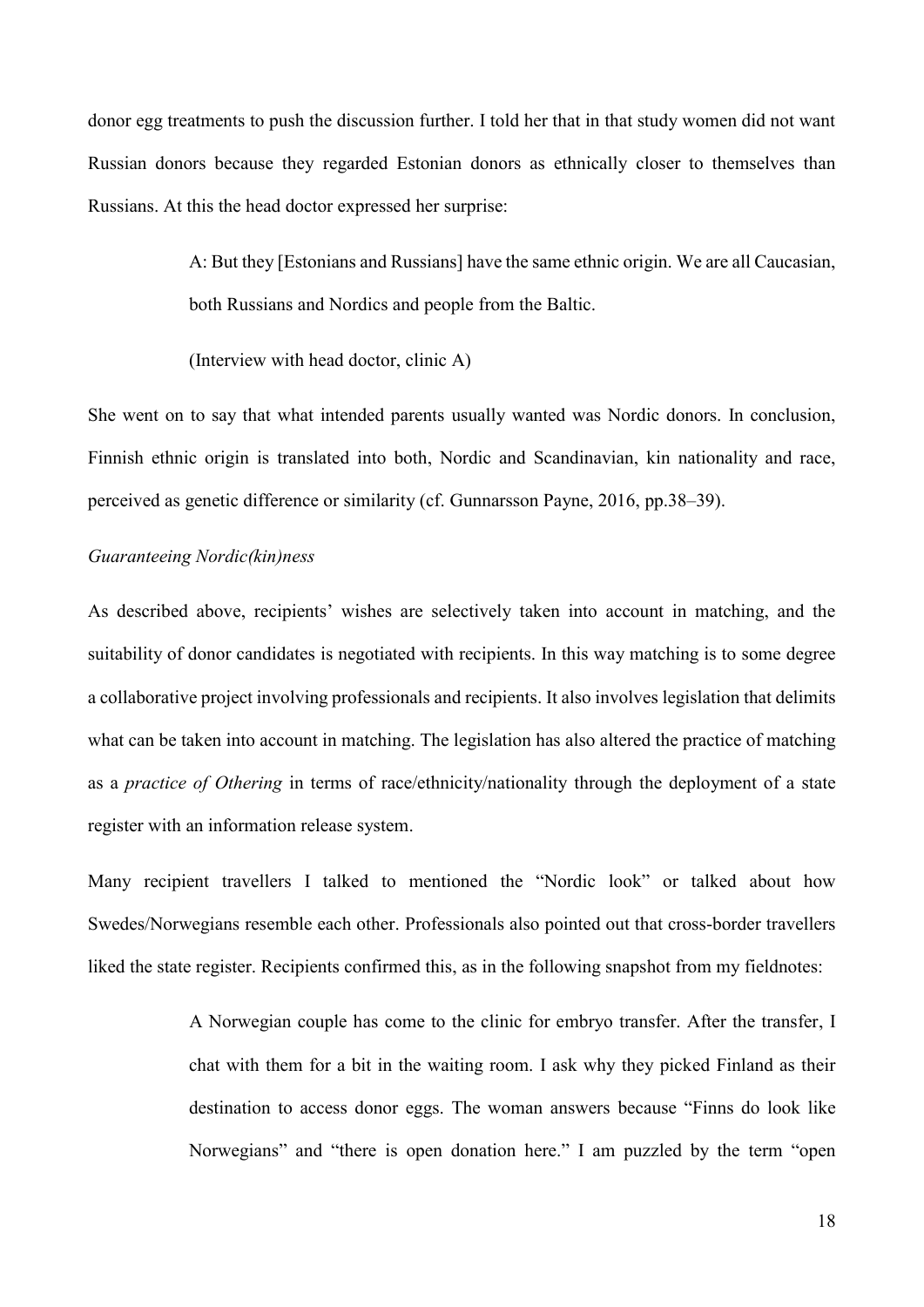donation" and ask her to elaborate. She says she means there is a state register here, and continues by saying "the clinic knows the donor, the donor is truly known." I ask: "So that there are no unpleasant surprises…?" I had hereditary health conditions in mind, but did not mention it. The woman nods and repeats: "Us Norwegians and Finns look alike."

#### (Fieldnotes, 23 August 2016, clinic C)

Picking a destination to access donor eggs according to an imaginary of ethnic resemblance suggests a strategy that diminishes ambiguity concerning the kin relationship between the receiving parent and hoped-for child (Thompson, 2005, p.146). References to the state register in this context, "to truly know the donor", hint at a perception of the register as a guarantor. The intended parents, however, will not actually know much about the donor. The register can only really work as a guarantee of traceability, and of the known characteristics: eye colour, hair colour, height, skin tone and ethnic origin.

A state register that was built on children's rights is hence in practice taken as a guarantor of the Nordic ethno-racial origin of the donors and thus the future offspring. When I discussed this with clinic staff, I was told that before the register cross-border travellers had been particularly concerned that the donors might be Russian. This has also been noted in studies of Nordic women travelling to Eastern Europe for egg donation: they refuse Russian donors and worry about Baltic donors on the basis of stereotypes of ethnic resemblance (Gunnarsson Payne, 2016; Bergmann, 2011).

Finns' ethno-racial origin as Nordic kin is not at all clear historically; nor have Finns always been perceived as properly white or European. Racial theories of Finns' Asian and Mongolian origin have maintained the view of Finns as dark- or yellow-skinned, brown-eyed, small, clumsy, less talented and less good-looking than true Scandinavians, despite Finland's history as part of Sweden (1150– 1809) and Finns' constant migration and mixing with Swedes (Isaksson, 2001, p.263). While the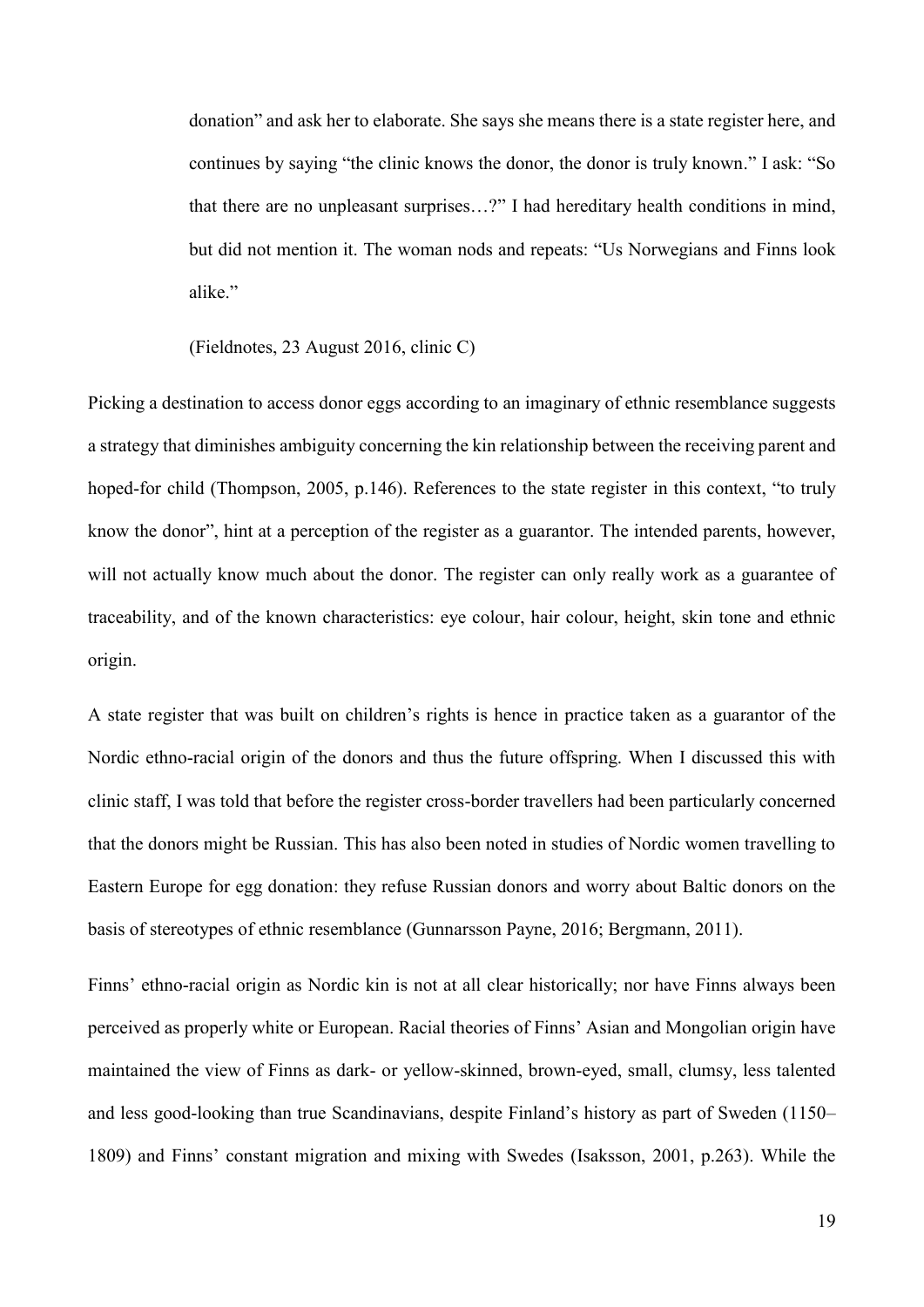perception has slowly changed to see Finns as taller, blonder and bluer-eyed, unscientific popular notions of their "mysterious" Eastern origin have persisted (Kemiläinen, 1998, pp.273–275). This is perhaps partly also because Finland has historical links to Russia. Finland belonged to Russia in 1809–1917, and Russia has been of special political and economic interest to Finland as a neighbouring superpower.

For the reproductive purposes of Nordic cross-border travellers today, however, the practices of matching enact Finns as white Nordic kin. Professionals enforce this kin-ness by talking about "Finnish" and "Scandinavian/Nordic" donors to imply a certain white Nordic look. Furthermore, the clinics' websites are full of pictures of babies and women with fair phenotypic features, and it is stated that recipients are provided "with gametes of domestic origin" (Clinics websites, 2016).

### *Conclusions: protecting whiteness and reproducing post-socialism*

In my inquiry into transnational egg donation in Finland – the first inquiry of its kind – I have found that Finland is the destination of choice for accessing donor eggs in the Nordic region. Swedish and Norwegian travellers are pulled to Finland by permissive legislation, relatively reasonable costs, geographical and cultural proximity, availability of care, and imaginaries of common Nordic whiteness and ethnicity.

In this article, I focused on the practices of matching traveller recipients and local egg donors. Matching involves multiple actors. The Finnish legislation gives formal guidelines on how matching should be done (cf. Almeling, 2011). Recipients can make requests about five physical characteristics – eye and hair colour, height, skin tone and ethnic origin – and can veto any donor candidate. Donor characteristics are also negotiated with recipients. It appears that often the shared goal of matching is "to bring about some kind of phenotypic 'plausibility'" in the sense of "legibility between the mother and the child of plausible biological descent" (Thompson, 2009, p.139).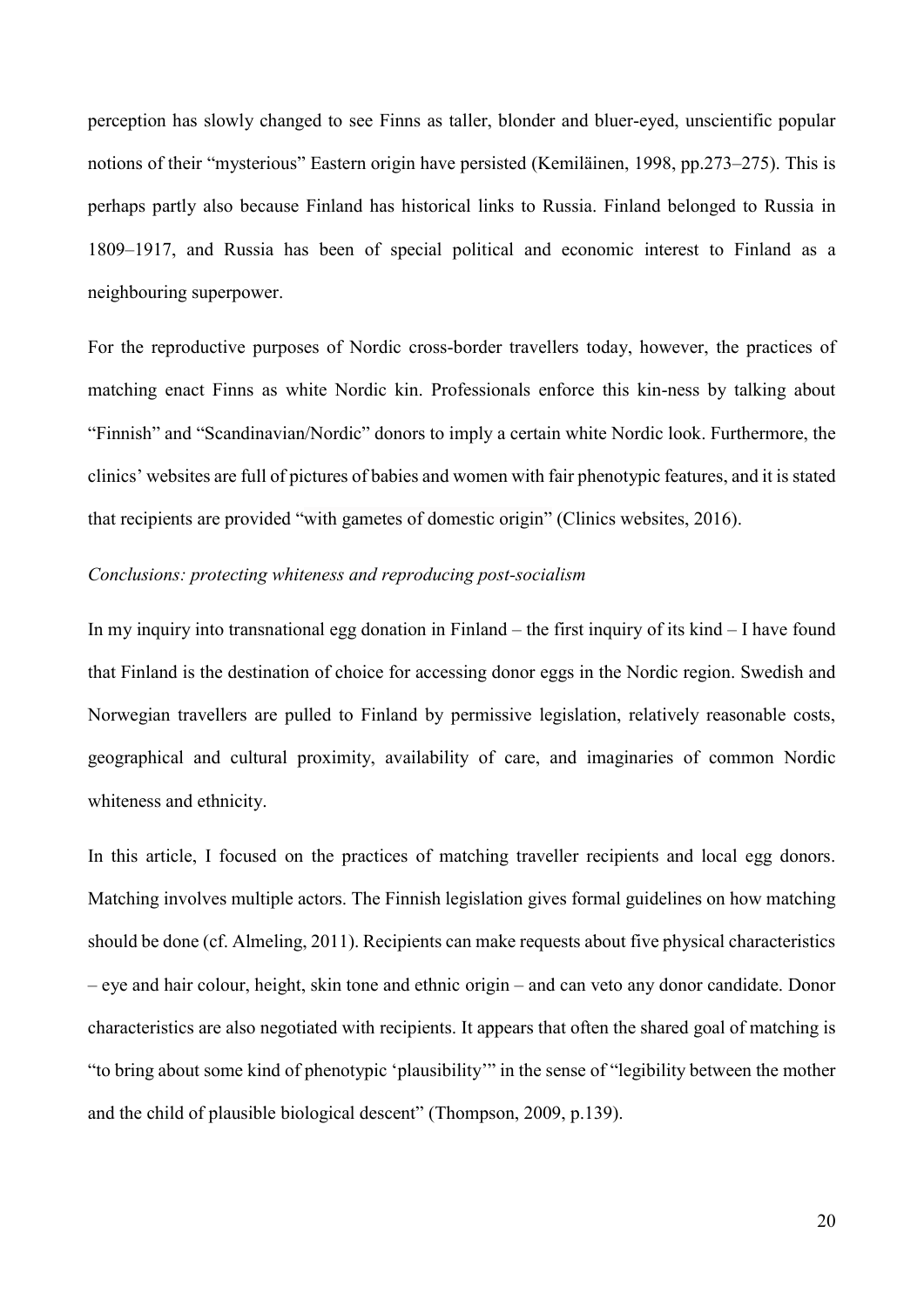Ethno-racial(ized) resemblance appears central to the achievement of this plausibility in matching practices. My study confirms previous findings (Deomampo, 2016; Speier, 2016; Thompson, 2009) on the salience of skin tone to whiteness, and on how correlations are made to social categories of race and ethnicity when medical professionals match donors with recipients.

Medical professionals are gatekeepers to (Nordic) whiteness. Through apparently biological reasoning, recipients with dark skin tones may be matched with donors with fair skin tones if they wish, but recipients with fair skin tones will not be matched with dark-skinned donors. This suggest an exclusionary historical rationale built around whiteness: protecting the "purity" of whiteness but not brownness or blackness (Whitmarsh and Jones, 2010). Having a fair-skinned ancestor does not necessarily make one fair-skinned, according to this reasoning. To reinforce the social relevance of this kind of matching, the clinics select donors with other qualities marked ethno-racially as black/brown. This is how whiteness, brownness and blackness – race – are reproduced at the clinics.

In this particular historical circumstance, the whiteness of Finns is not questioned as it has been in other circumstances (Isakson, 2001; Kemiläinen, 1998; Vuolajärvi, 2014). To apply Dyer's (1997, p.19) terms, under particular historical circumstance more people – Finns – have been admitted into whiteness "to unite people [of Finland, Sweden and Norway] across national cultural differences". Finns are strategically seen as Nordic and even Scandinavian kin, and clinics reinforce the inheritability of this "Nordicness", which involves notions of the "Nordic look". The establishment of a state donor identity register has been perceived as a guarantor of this kin-ness – especially of non-Russian kin-ness.

The tendency of national stereotypes to surface in these ways can be interpreted as part of broader intra-European histories of racism – as part of the racialized and post-colonial order of things. Prior studies show how ARTs have long been appropriated in economic and government policy as technologies of colonialism and nation (Bergmann, 2011; Deomampo, 2016; Kroløkke, 2017; Vora and Iyengar, 2017). In Nordic countries, and perhaps in Europe more broadly, this requires us to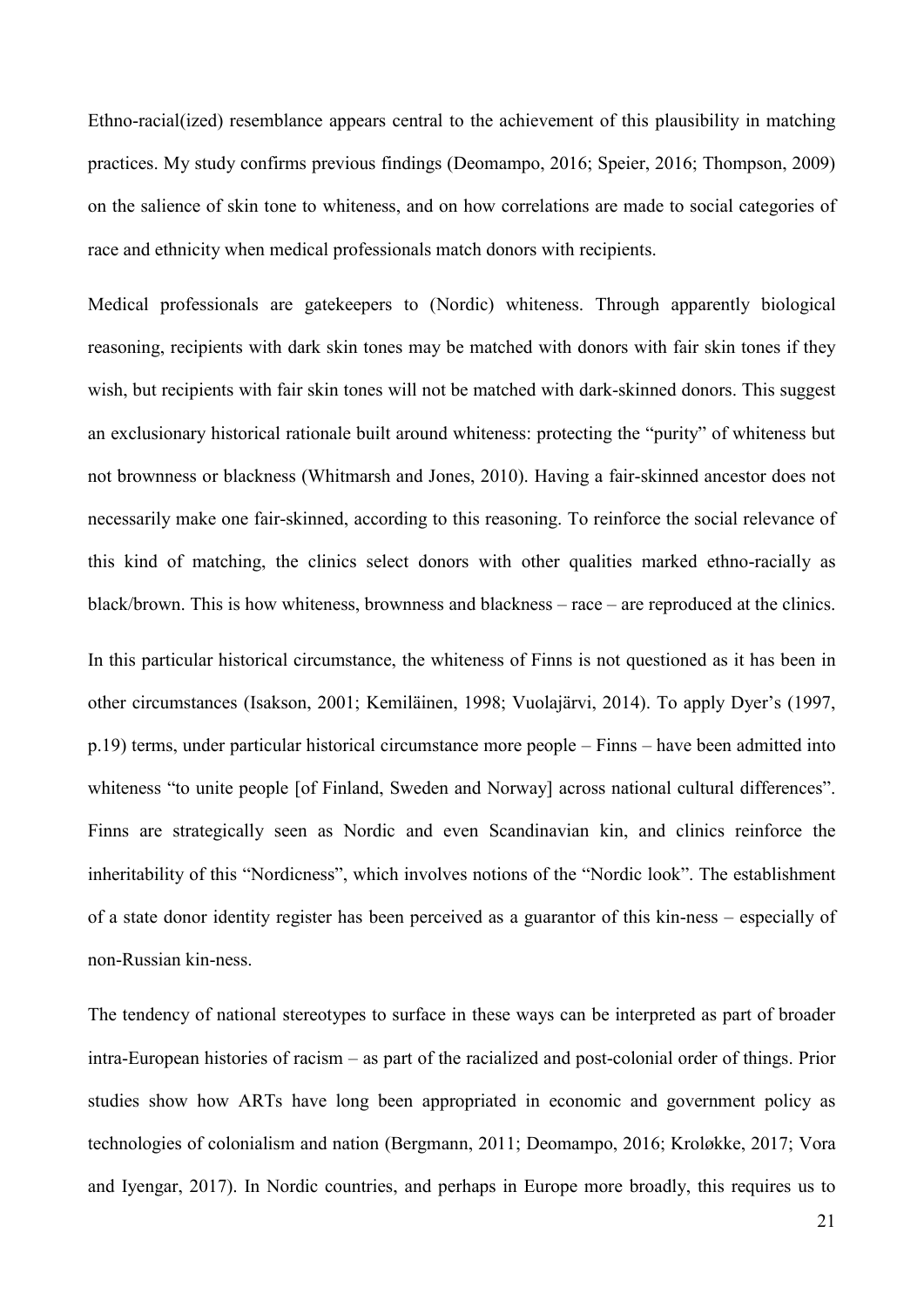recognize the similarities in the Othering processes of post-colonialism and post-socialism (Mulinari et al., 2009). There is a long history of discourse about Russians, and perhaps to a lesser degree about other post-socialist populations, that resembles the way the colonial South has been described. They have been characterized, for example, as non-European, primitive and dirty (Mulinari et al., 2009; Vuorela, 2009) – not unlike how Finns used to be described in relation to their "dubious" Eastern origins.

#### *Acknowledgements*

This research was funded by Academy of Finland Postdoctoral Researcher's Project Marketisation and Social Inequities in Reproductive Healthcare (project number 274867) and Academy of Finland Project Valuating Lives through Infertility and Dementia: Science, Law and Patient Activism (VALDA) (project number 308159). I want to thank seminar participants in Gender Studies at the University of Tampere and VALDA project members at the University of Helsinki. A special thank you goes to Professor Charis Thompson (University of California Berkeley), Dr Marjo Kolehmainen (University of Tampere), Dr Mianna Meskus, Dr Lotta Hautamäki, Elina Helosvuori and Kaisa Kivipuro (University of Helsinki) for their insightful feedback on the earlier versions and educated advice. Thank you also to the doctors, nurses, embryologists, coordinators, egg donors and intended parents who participated in my study for making this research possible.

# *References*

Adrian, S.W., 2016. Subversive practices of sperm donation: globalizing Danish sperm, in: Kroløkke, C., Myong, L., Adrian, S.W., Tjørnhøj-Thomsen, T. (Eds.), *Critical Kinship Studies*. Rowman and Littlefield International, London, pp.185–202.

Ahmed, S., 2007. A phenomenology of whiteness. *Feminist Theory* 8(2), 149–168.

Almeling, R., 2011. *Sex Cells: The Medical Market for Eggs and Sperm*. University of California Press, Berkeley.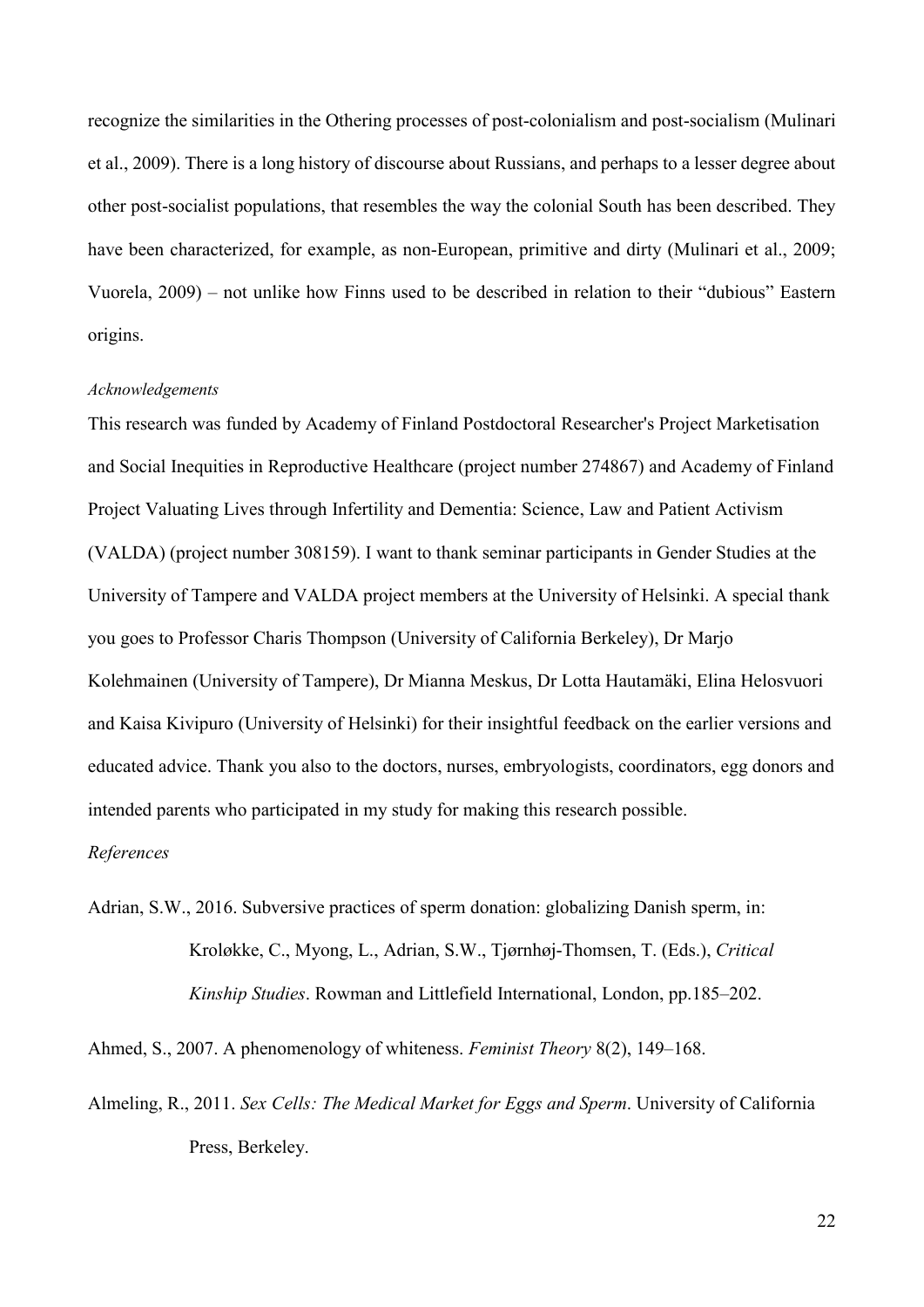- Andersson, M., 2016. The risk of relatedness: governing kinship in Swedish transnational adoption policy, in: Kroløkke, C., Myong, L., Adrian, S.W., Tjørnhøj-Thomsen, T. (Eds.), *Critical Kinship Studies*. Rowman and Littlefield International, London, pp.203–220.
- Bergmann, S., 2011. Fertility tourism: circumventive routes that enable access to reproductive technologies and substances. *Signs* 26(2), 280–289.
- Blyth, E., Frith, L., 2015. Access to genetic and biographical history in donor conception: an analysis of recent trends and future possibilities, in: Horsey, K. (Ed.), *Revisiting the Regulation of Human Fertilisation and Embryology*. Routledge, London, pp.136–52.
- Blyth, E., Crawshaw, M., Daniels, K., 2004. Policy formation in gamete donation and egg sharing in the UK: a critical appraisal. *Social Science & Medicine* 59, 2617–2626.
- Deomampo, D., 2016. *Transnational Reproduction: Race, Kinship, and Commercial Surrogacy in India*. New York University Press, New York.
- Dyer, R., 1997. *White*. Routledge, London and New York.
- Eriksson, L., 2017. Finland as a late regulator of assisted reproduction: a permissive policy under debate, in: Lie, M., Lykke, N. (Eds.), *Assisted Reproduction Across Borders: Feminist Perspectives on Normalizations, Disruptions and Transmissions*. Routledge, New York and London, pp.124–135.
- ESHRE (European Society of Human Reproduction and Embryology), 2010. Cross-border reproductive care in six European countries. *Human Reproduction* 25(6), 1361–1368.
- Franklin, S., 2001. Biologization revisited: kinship theory in the context of the new biologies, in: Franklin, S., McKinnon, S. (Eds.), *Relative Values: Reconfiguring Kinship Studies*. Duke University Press, Durham and London, pp.302–325.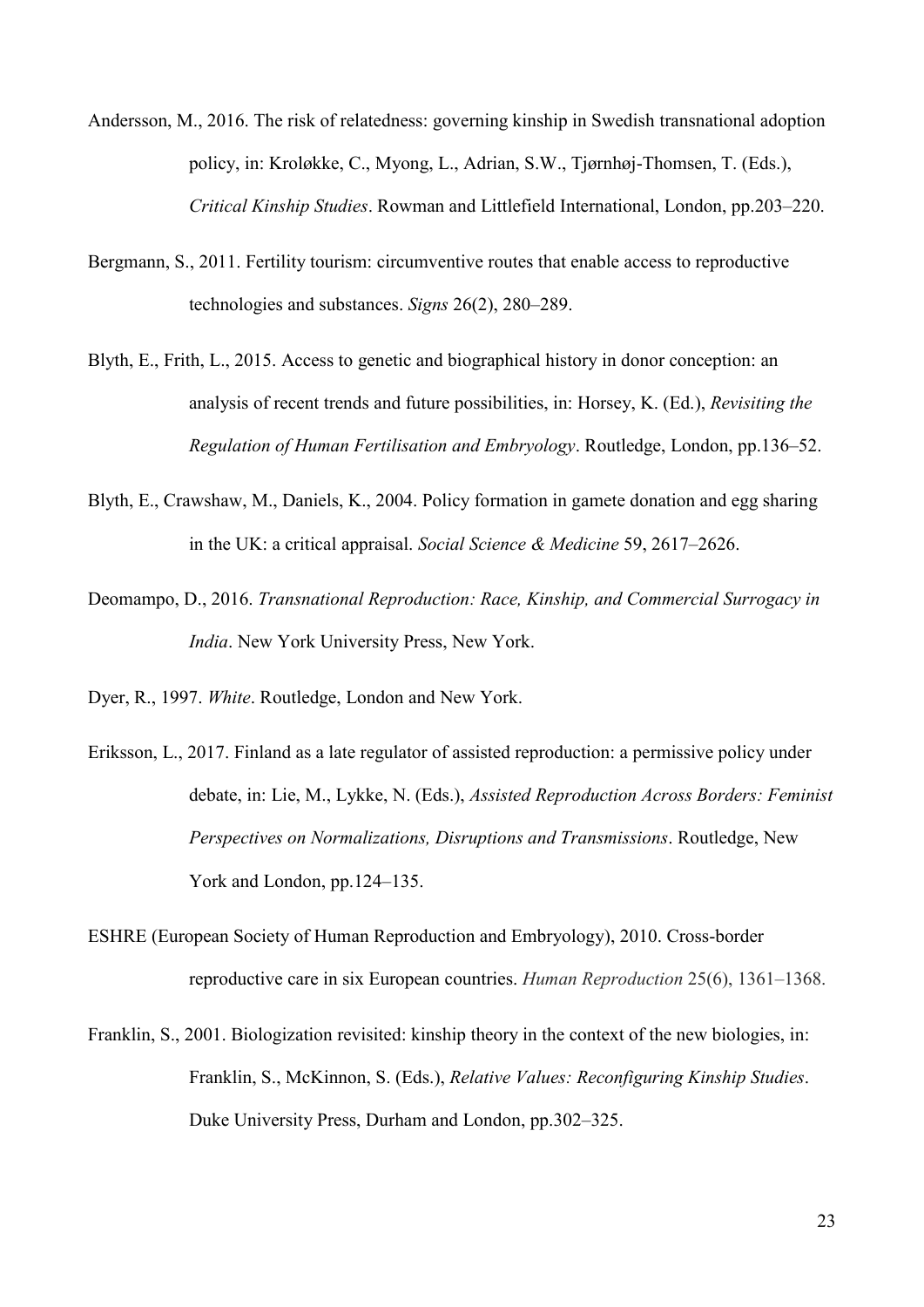- Franklin, S., 2011. Not a flat world: the future of cross-border reproductive care. *Reproductive Biomedicine Online* 23, 814–816.
- Franklin, S., 2013. *Biological Relatives: IVF, Stem Cells, and the Future of Kinship*. Duke University Press, Durham and London.
- Franklin, S., McKinnon, S. (Eds.), 2001. *Relative Values: Reconfiguring Kinship Studies*. Duke University Press, Durham and London.
- Gunnarsson Payne, J., 2016. Mattering kinship: inheritance, biology and egg donation, between genetics and epigenetics, in: Kroløkke, C., Myong, L., Adrian, S.W., Tjørnhøj-Thomsen, T. (Eds.), *Critical Kinship Studies*. Rowman and Littlefield International, London, pp.33–48.
- Haimes, E., Timms, N., 1985. *Adoption, Identity and Social Policy: The Search for Distant Relatives*. Gower, Aldershot.
- Harbers, H., Mol, A., Stollmeyer, A., 2002. Food matters: arguments for an ethnography of daily care. *Theory, Culture & Society* 19(5/6), 207–226.
- Holmes, D.R., Marcus, G.E., 2008. Collaboration today and the re-imagination of the classic scene of fieldwork encounter. *Collaborative Anthropologies* 1(1), 81–101.
- Hudson, N., Culley, L., Blyth, E., Norton, W., Rapport, F., Pacey, A., 2011. Cross-border reproductive care: a review of literature. *Reproductive Biomedicine Online* 22, 673– 685.
- Inhorn, M., 2010. "Assisted" motherhood in global Dubai: reproductive tourists and their helpers, in: Maheer, J.M., Chavkin, W. (Eds.), *The Globalization of Motherhood: Deconstructions and Reconstructions of Biology and Care*. Routledge, New York, pp.180–202.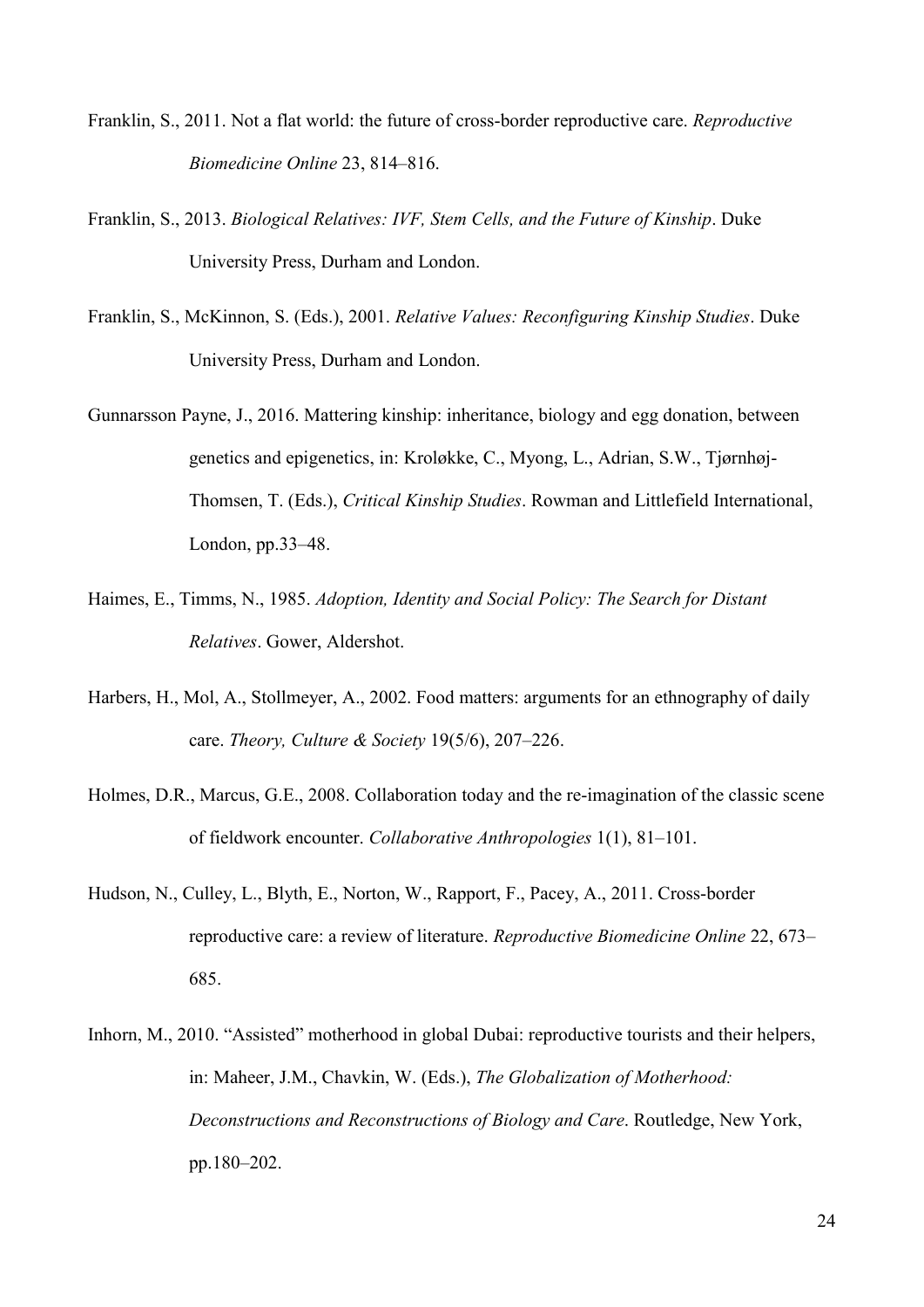- Isaksson, P., 2001. *Kumma kuvajainen: Rasismi rotututkimuksessa, rotuteorioiden saamelaiset ja suomalainen fyysinen antropologia*. Kusannut Pantsi, Jyväskylä.
- Kemiläinen, A., 1998. *Finns in the Shadow of the "Aryans": Race Theories and Racism*. SHS, Helsinki.
- Kroløkke, C., 2017. Destination Spain: negotiating nationality and fertility when travelling for eggs, in: Lie, M., Lykke, N. (Eds.), *Assisted Reproduction Across Borders: Feminist Perspectives on Normalizations, Disruptions and Transmissions*. Routledge, New York and London, pp.61–71.
- Kroløkke, C., Myong, L., Adrian, S.W., Tjørnhøj-Thomsen, T. (Eds.), 2016. *Critical Kinship Studies*. Rowman and Littlefield International, London.
- Magnussen, J., Vrangbæk, K., Saltman, R.B., 2009. *Nordic Health Care Systems: Recent Reforms and Current Policy Challenges*. Open University Press, London.
- Mulinari, D., Keskinen, S., Irni, S., Tuori, S., 2009. Introduction: postcolonialism and the Nordic models of welfare and gender, in: Keskinen, S., Tuori, S., Irni, S., Mulinari, D. (Eds.), *Complying with Colonialism: Gender, Race and Ethnicity in the Nordic Region*. Ashgate, Burlington, pp.1–18.
- Namberger, V., 2017. The South African economy of egg donation: looking at the bioeconomic side of normalization, in: Lie, M., Lykke, N. (Eds.), *Assisted Reproduction Across Borders: Feminist Perspectives on Normalizations, Disruptions and Transmissions*. Routledge, New York and London, pp.72–84.
- Nash, C., 2003. They're family! Cultural geographies of relatedness in popular genealogy, in: Ahmed, S., Castañeda, C., Fortie, A.-M. (Eds.), *Uprooting/Regroundings: Questions of Home and Migration*. Berg, Oxford, pp.179–203.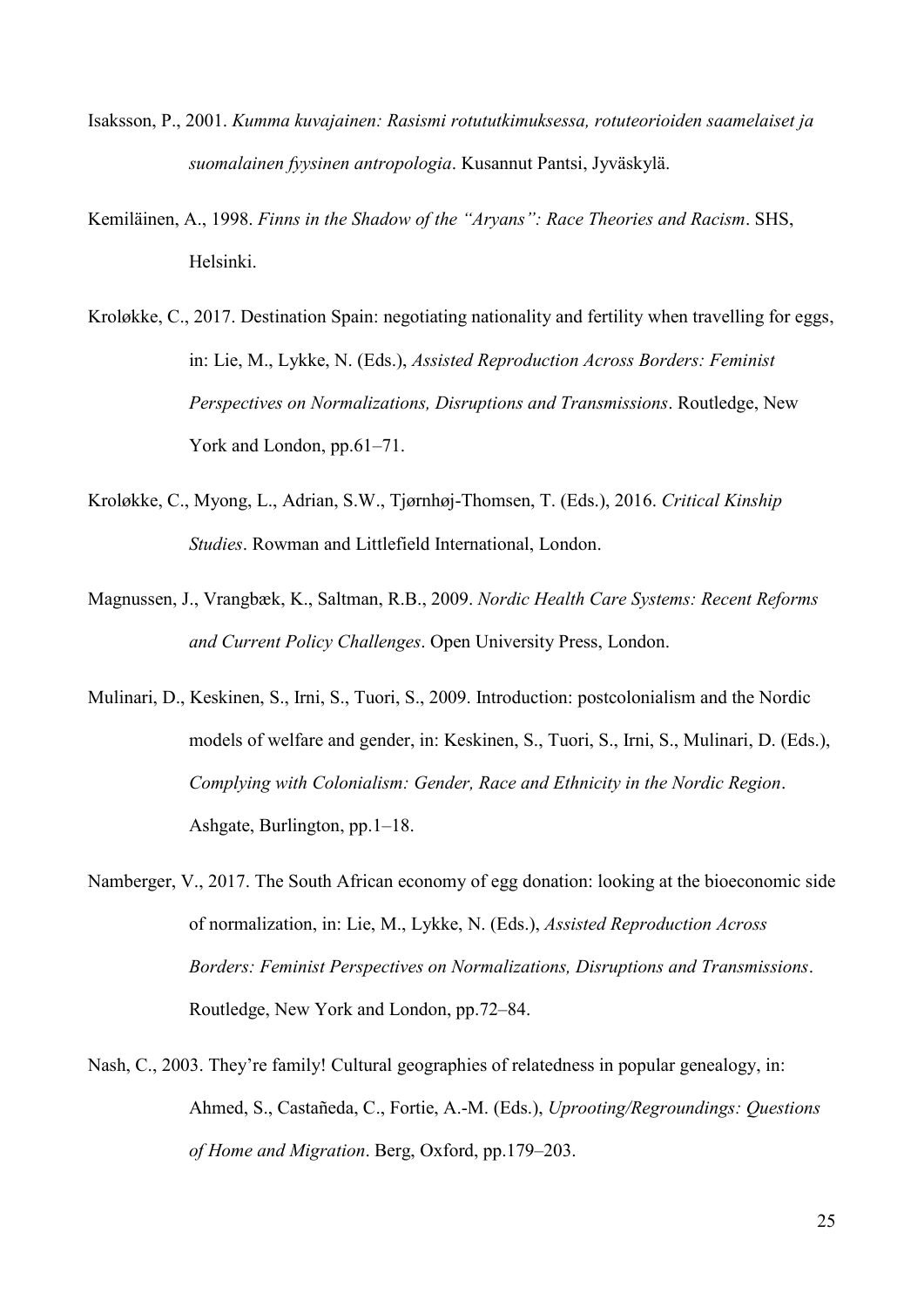- National Institute of Health and Welfare, 2017. *Statistics on Assisted Fertility Treatments 2015– 2016*. Statistics Finland, Helsinki.
- Oikkonen, V., 2017. *Population Genetics and Belonging: A Cultural Analysis of Genetic Ancestry.* Palgrave Macmillan, Basingstoke.
- Ong, A., Collier S. (Eds.), 2005. *Global Assemblages: Technology, Politics, and Ethics as Anthropological Problems*. Blackwell, Oxford.
- Smietana, M., 2017. "Families like we'd always known"? Spanish gay fathers' normalization narratives in transnational surrogacy, in: Lie, M., Lykke, N. (Eds.), *Assisted Reproduction Across Borders: Feminist Perspectives on Normalizations, Disruptions and Transmissions*. Routledge, New York and London, pp.49–60.
- Speier, A., 2016. *Fertility Holidays: IVF Tourism and the Reproduction of Whiteness*. New York University Press, New York.
- Thompson, C., 2005. *Making Parents: The Ontological Choreography of Reproductive Technologies.* MIT Press, Cambridge and London.

Thompson, C., 2006. Race science. *Theory, Culture & Society* 23(2/3), 547–549.

- Thompson, C., 2009. Skin tone and the persistence of biological race in egg donation for assisted reproduction, in: Glenn, E.N. (Ed.), *Shades of Difference: Why Skin Color Matters*. Stanford University Press, Stanford, pp.131–147.
- Thompson, C., 2011. Medical migrations afterword: science as a vacation? *Body & Society* 17(2/3), 205–213.
- Van Hoof, W., Pennings, G., De Sutter, P., 2015. Cross-border reproductive care for law evasion: a qualitative study into the experiences and moral perspectives of French women who